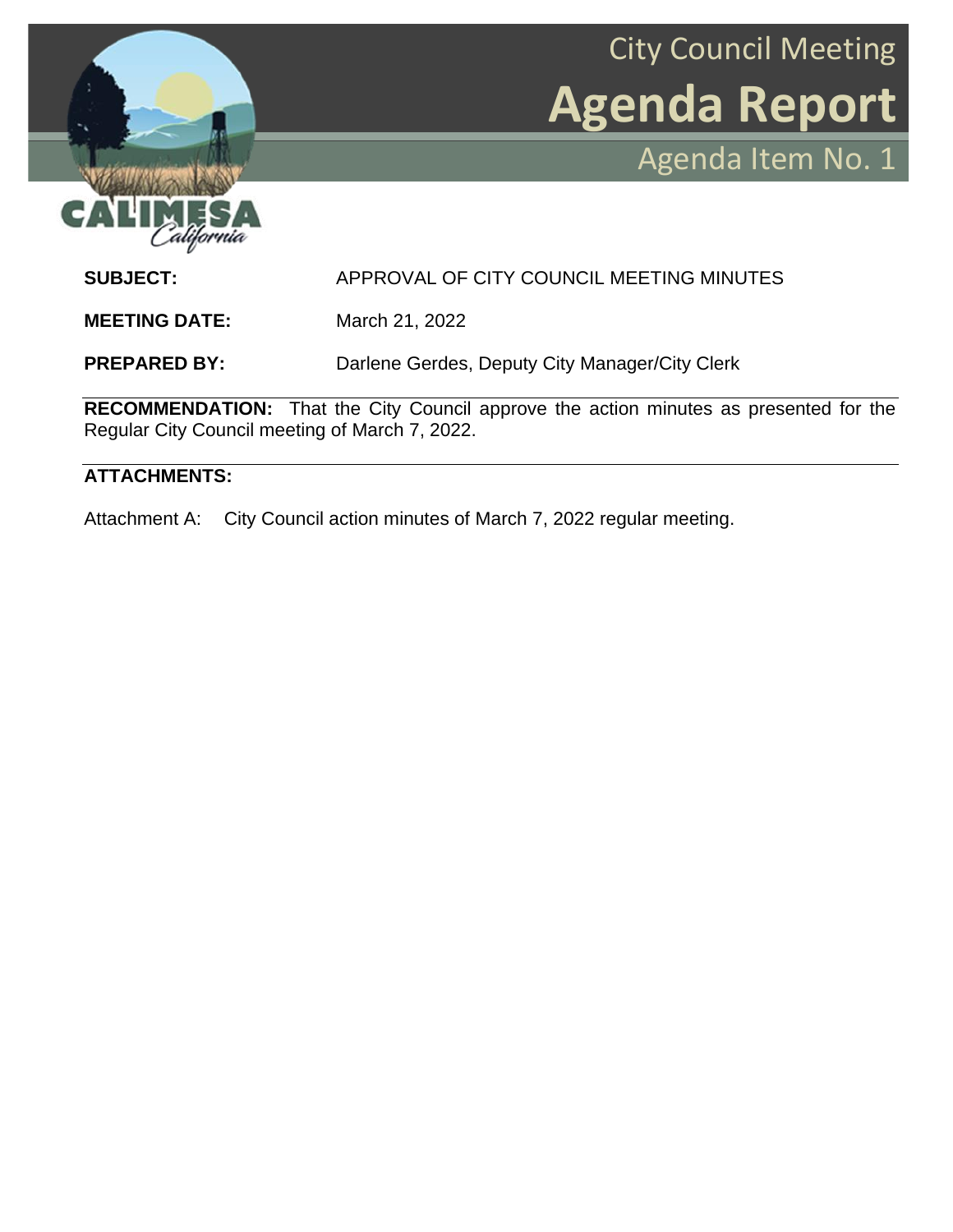## City Of Calimesa **City Council Minutes of Regular Meeting** March 7, 2022

Members of the public were encouraged to participate in this meeting in one of two ways:

- 1) In person at the Norton Younglove Senior Center, 908 Park Avenue, Calimesa, CA 92320, maintaining a 6-foot distance from others.
- 2) By viewing the meeting on Facebook Live, beginning at 6:00 p.m. at https://www.facebook.com/cityofcalimesa

Submission of Public Comments: Those attending the meeting were allowed to speak during public comment by completing a blue speaker slip and providing it to the City Clerk at the meeting. Otherwise, public comment was accepted via email to the Calimesa City Clerk at dgerdes@cityofcalimesa.net with a deadline of 5:30 p.m. on Monday, March 7, 2022.

#### CALL TO ORDER 6:00 p.m. by Mayor Pro Tem Cervantez

- **ROLL CALL:** MAYOR DAVIS, MAYOR PRO TEM CERVANTES, COUNCIL MEMBER DUVALL, COUNCIL MEMBER HEWITT AND COUNCIL MEMBER MOLINA.
- **ABSENT: None**
- CITY MANAGER JOHNSON, CITY ATTORNEY BARROW, CITY **STAFF:** CLERK GERDES, FINANCE DIRECTOR REID, PLANNING MANAGER LUCIA, CITY ENGINEER THORNTON, PUBLIC WORKS DIRECTOR MONSON, FIRE CHIEF O'CONNELL AND SHERIFF **CAPTAIN SALAS.**

#### **PLEDGE OF ALLEGIANCE**

Pledge of Allegiance was led by Council Member Duvall

#### **COMMUNICATIONS FROM THE PUBLIC**

**None** 

#### **APPROVAL OF THE AGENDA**

## MOTION BY COUNCIL MEMBER MOLINA, SECONDED BY COUNCIL MEMBER DUVALL, CARRIED 5-0 TO APPROVE THE AGENDA AS PRESENTED.

Mayor Dayis asked if there were any items to be removed from the Consent Calendar for discussion. There were no items removed.

> City Council Action Minutes of the Regular Meeting of March 7, 2022 Page 1 of 5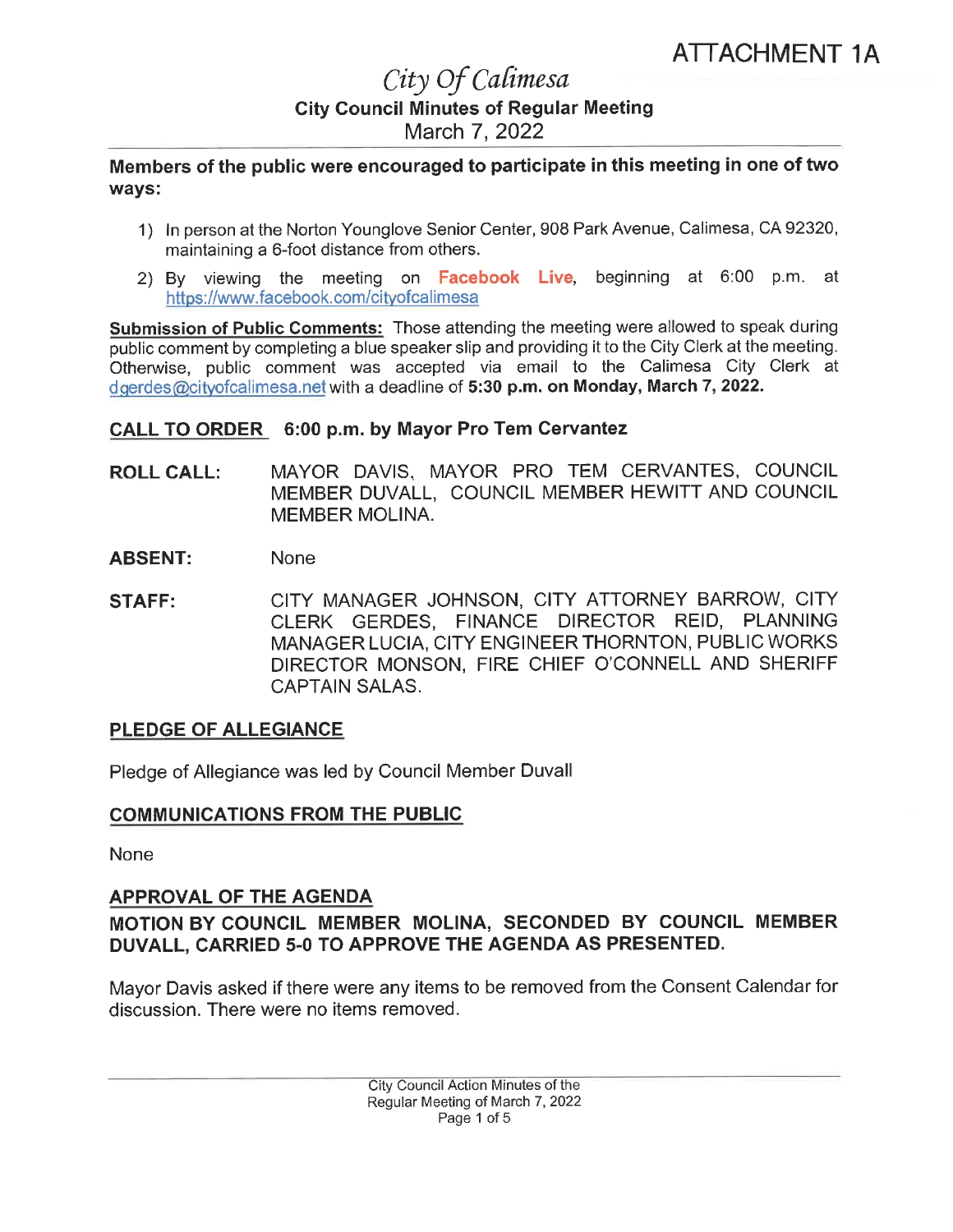## **CONSENT CALENDAR (Items**  $1 - 6$ **)**

The following Consent Calendar items are expected to be routine and non-controversial. Council will act upon them at one time without discussion. Any Council Member or staff member may request removal of an item from the Consent Calendar for discussion.

- APPROVAL OF CITY COUNCIL ACTION MINUTES.  $1.$ a) City Council action minutes of a regular meeting of February 22, 2022.
- RECEIVE AND FILE CITY COMMISSION & BOARD MINUTES.  $2.$ a) There are no minutes ready for approval at this time.
- APPROVAL OF WARRANT REGISTERS. 3.
	- a) Check Register Report with a total of \$637,612.47 (Check Nos. 38294 to 38352)
	- b) February 17, 2022 Payroll of \$79,262.60 March 1, 2022 Council Payroll of \$1,671.75
- WAIVE FULL READING OF ANY PROPOSED ORDINANCES ON THE AGENDA.  $\overline{4}$ . This permits reading the title only in lieu of reciting the entire text of the Ordinances. This does not take policy action on the Ordinances or approve or disapprove any Ordinances on the agenda.
- ADMINISTRATIVE POLICY CONCERNING COVID-19 5. ADOPTION OF SUPPLEMENTAL PAID SICK LEAVE ("SPSL") UNDER LABOR CODE SECTION 248.6 and 248.7. RECOMMENDATION: That the City Council adopt Resolution No. 2022-09 a Resolution of the City Council of the City of Calimesa, California adopting an Administrative Policy concerning COVID-19 Supplemental Paid Sick Leave ("SPSL") under Labor Code Section 248.6 and 248.7.
- ADVANCED LIFE SUPPORT (PARAMEDIC) PROGRAM **EQUIPMENT** 6. PURCHASES AND WAIVER OF FORMAL BIDDING AND THE REQUIREMENTS FOR THREE BIDS FOR THE PURCHASE OF RE-FURBISHED CARDIAC MONITORS (3) AND SUPPORT ACCESSORY EQUIPMENT NEEDED TO IMPLEMENT AND DEVELOP THE CALIMESA FIRE DEPARTMENT ADVANCED LIFE SUPPORT (PARAMEDIC) PROGRAM.

RECOMMENDATION: That the City Council adopt Resolution 2022-10, a Resolution of the City Council of the City of Calimesa, California authorizing purchases necessary for the establishment of the Calimesa fire department advanced life support paramedic program and waiving formal bidding and minimum bid requirements in connection with certain equipment purchases as provided by the city's municipal code.

MOTION BY MAYOR PRO TEM CERVANTEZ, SECONDED BY COUNCIL MEMBER HEWITT, CARRIED 5-0 WITH MAYOR DAVIS AND COUNCIL MEMBER MOLINA ABSTAINING ON ITEM NO. 1 TO APPROVE THE CONSENT CALENDAR AS **PRESENTED.**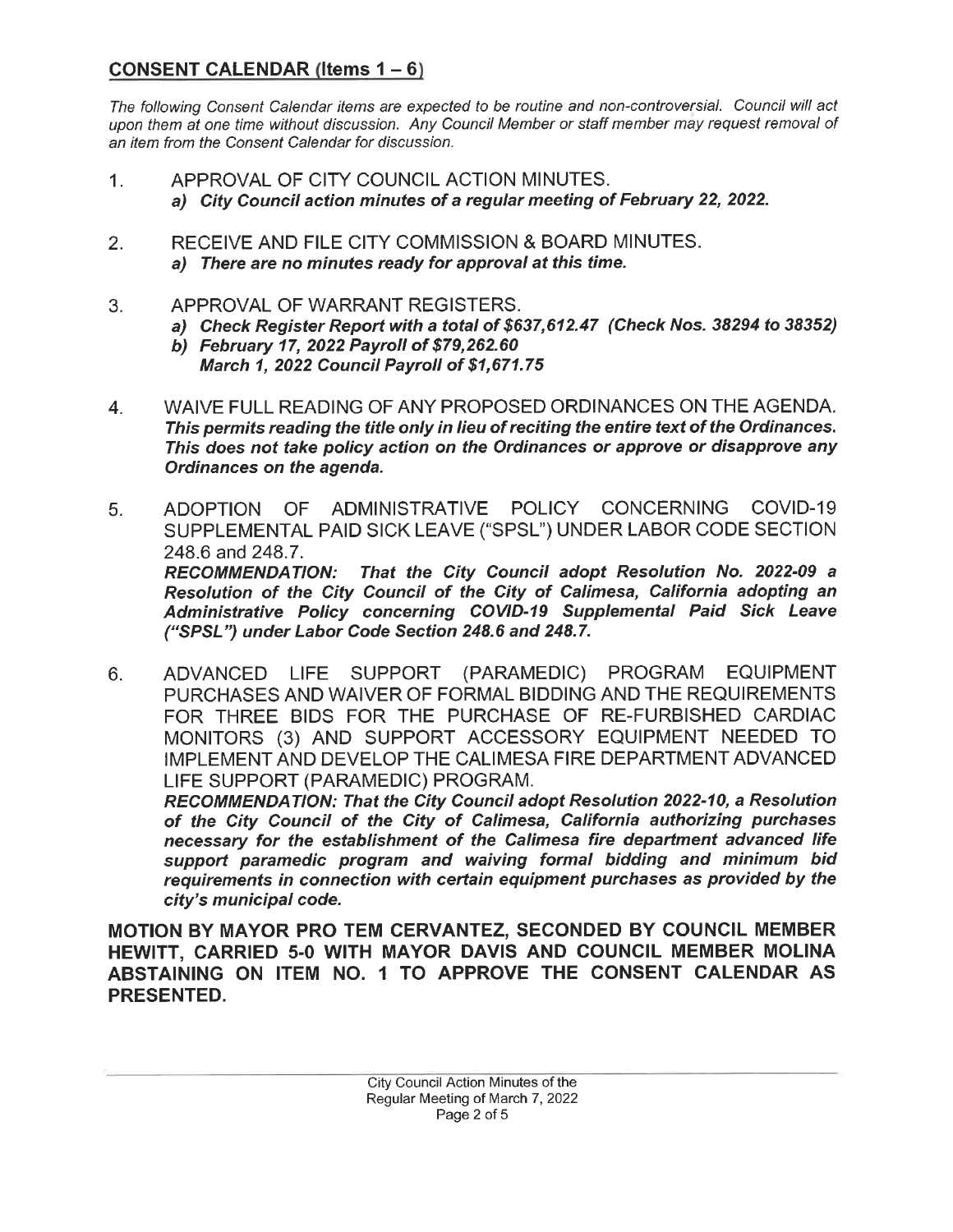## POLICE CHIEF COMMENTS & REPORTS

Captain Salas reported 436 calls for service February  $14<sup>th</sup>$  – March 3<sup>rd</sup> with 1 overdose, 2 traffic collisions, 9 traffic citations, 1 vehicle theft, 3 residential burglaries, 4 vandalism, 7 petty thefts and 3 grand thefts.

## FIRE CHIEF COMMENTS & REPORTS

Interim Fire Chief O'Connell reported 311 calls for service since January 1, 2022. He further reported that the annual service cycle was being completed for all apparatus.

## MAYOR & COUNCIL MEMBER REPORTING OF COUNTY & REGIONAL MEETINGS

This is the time for comments, announcements and/or reports on meetings attended at public expense as required by AB 1234.

Council Member Molina reported that she attended an RTA Board and an Executive Committee meeting, a RCTC Budget and Finance Committee meeting approving quarterly reports and reviewing the FY 22/23 budget.

Council Member Hewitt reported that she attended a WRCOG meeting where they discussed the HERO Program and it's \$30,000 increase in revenues. She stated that SCAG provides \$4,000 scholarships to high school seniors and they are looking for applicants. She announced the SCAG Conference that would be held in May in Palm Desert. She stated that the April meeting would be a Hybrid meeting where members can still attend by zoom, or in person if so desired.

Mayor Pro Tem Cervantez reported that he attended an RCA meeting where they provided the 2021 Annual Report, adding that the pass area rated well in the report, but that other areas were not on track to reach their MSHCP goals. The report included the top cities that conserved the most acreage and Calimesa was number 3.

## **BUSINESS ITEMS**

SCAG 2022 GENERAL ASSEMBLY APPOINTMENT OF VOTING DELEGATE  $7<sub>1</sub>$ AND ALTERNATE VOTING DELEGATE

RECOMMENDATION: That the City Council appoint a voting delegate and an alternate voting delegate to represent the City of Calimesa at the SCAG General Assembly on May 5, 2022.

MOTION BY COUNCIL MEMBER DUVALL, SECONDED BY MAYOR PRO TEM CERVANTEZ, CARRIED 5-0 TO APPOINT COUNCIL MEMBER MOLINA AS THE VOTING DELEGAE AND COUNCIL MEMBER DUVALL AS THE ALTERNATE **VOTING DELEGATE.** 

8. PAVEMENT MANAGEMENT PROGRAM

RECOMMENDATION: That the City Council provide direction to City staff as to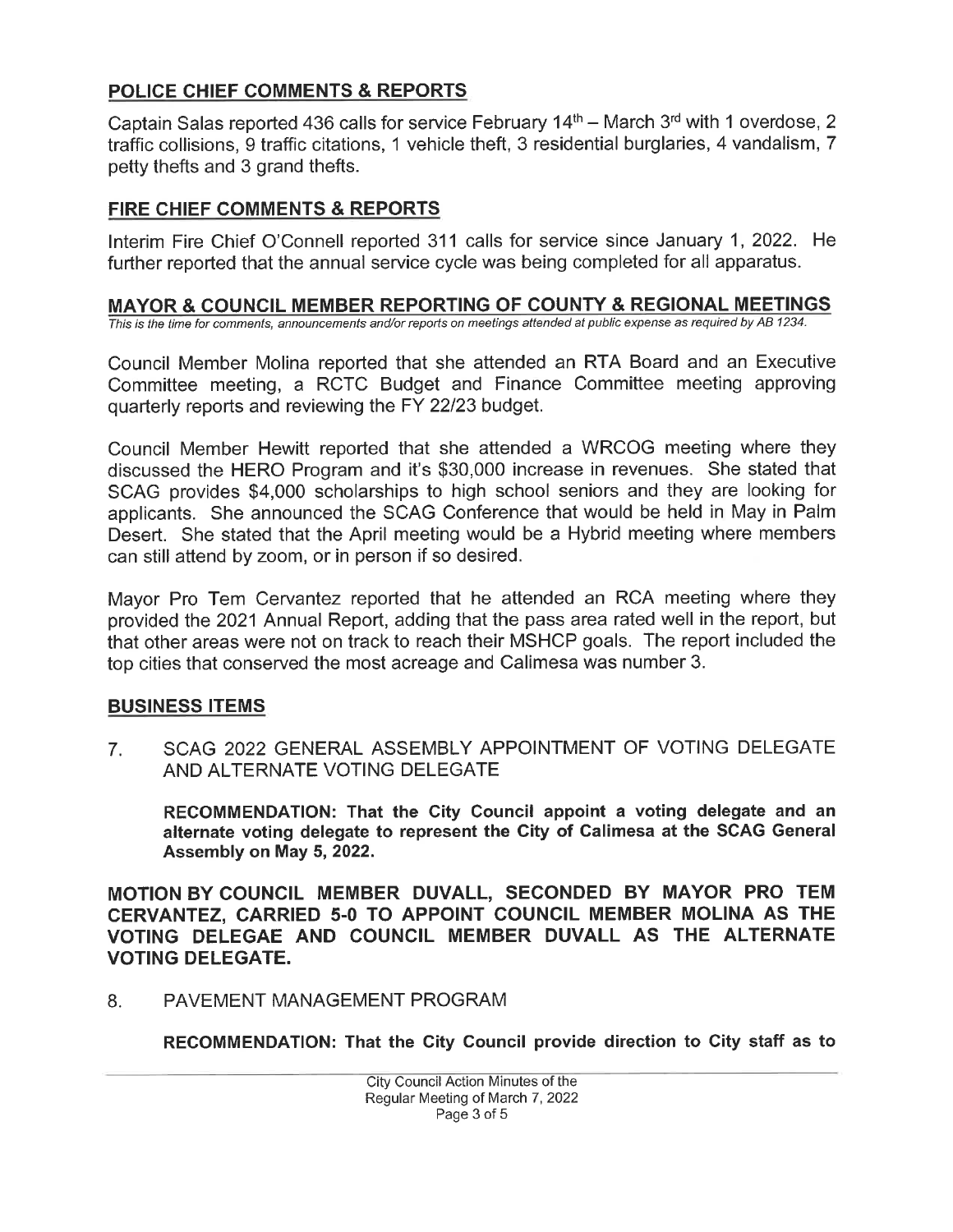which streets to include in the City's Pavement Management Program for 2021-22 and direct staff to proceed with the formal bid process.

City Manager Johnson and City Engineer Thornton presented the agenda report.

There was Council discussion with each member providing their input as follows:

Mayor Davis concurred with staff's recommendation for Alternative #1.

Mayor Pro Tem Cervantez suggested Areas 1, 2, 5, and 6.

Council Member Molina suggested Bryant Street in Area 2, Calimesa Blvd. in Area 1, and Sandalwood Drive in Area 5.

Council Member Hewitt suggested Calimesa Blvd in Area 1, and all streets in Area 3 and could agree with Alternative #1

Council Member Duvall suggested Areas 3,5 and 7 and could agree with Alternative #1.

City Engineer Thornton stated that projects by YVWD were planned for Mesa Grande Drive and Buena Mesa Drive listed in Area 4 and Avenue L listed in Area 6, delaying rehabilitation in these areas until completion of the projects.

After further discussion Alternative #1 which includes Areas 3,5 and 7 were agreed upon by Council. Area 3 includes Cherry Lane, Holly Lane, Mulberry Lane, Smoke Ridge Trail, and 4<sup>th</sup> Street. Area 5 includes Sandalwood Drive and Area 7 includes Summit View Drive, 2<sup>nd</sup> Place, Fairway Lane, Susan Lee Court, Slack Place and Harruby Drive.

Council took the following action:

## MOTION BY COUNCIL MEMBER MOLINA, SECONDED BY COUNCIL MEMBER **HEWITT, CARRIED 5-0 TO SELECT ALTERNATIVE #1 WHICH INCLUDES AREAS 3,** 5 AND 7 FOR A TOTAL COST OF \$2,207,000.

## **COUNCIL MEMBERS' COMMENTS & REPORTS**

This is the time for additional general comments, announcements, reports on meetings attended at public expense as required by AB 1234, requests of staff, and other issues of concern to Council Members may be presented briefly at this time. The Council may not legally take action on any item presented at this time other than to direct staff to investigate a complaint or place an item on a future agenda unless (1) by a majority vote, the Council determines that an emergency situation exists, as defined by Government Code § 54956.5 or (2) by a four-fifths vote, the Council determines that there is a need for immediate action and the need for action arose subsequent to the agenda being posted as required by Government Code § 54954.2(b).

Council Member Duvall reported that she attended a TNOW meeting on March 3, 2022 where they discussed RTA's Vine Street Mobility Hub Presentation, Independent Living Partnership, and the RTA .25 cent fair promotion available now through 4/30/22. She further reported that she participated in the "Reading Across America" at Calimesa Elementary School on March 2, 2022 where she read to 3 classes, along with Council Member Molina and the Fire Department participated as well. She gave a "shout-out" to 7 year old Brooklyn Terracciano for Brownie Troop #409 who has sold 1200 boxes of Girl Scout Cookies. Her goal is to reach 1250. She further gave a "shout-out" to Brooklyn's dad Rocko for supporting and encouraging her to meet her goal.

Council Member Molina reported that she enjoyed the "Reading Across America" event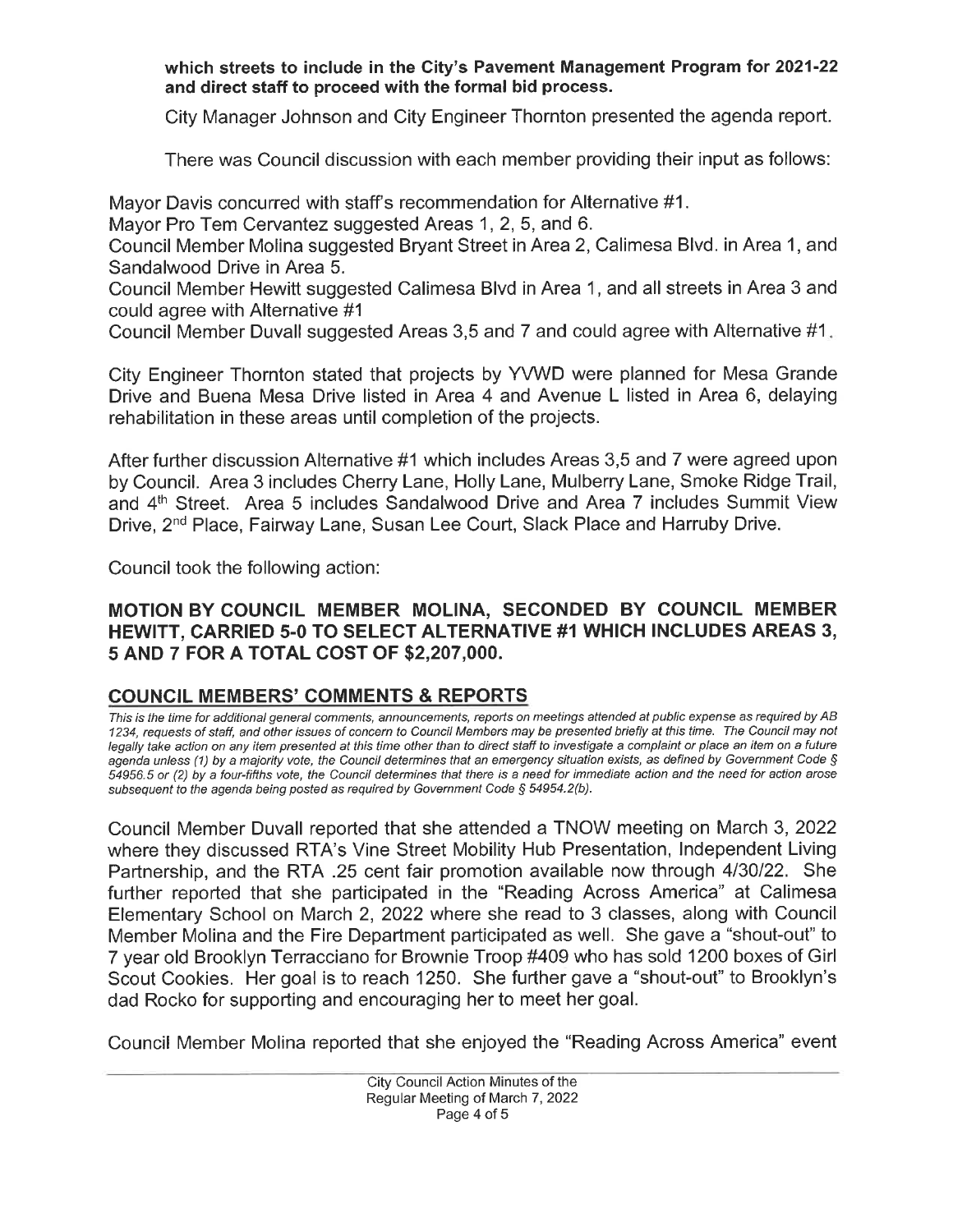at Calimesa Elementary and thanked the Fire Department for attending. She announced that the Veteran's Memorial Event will be held at Desert Lawn Memorial Park on May 30, 2022 Memorial Day. She announced that the Lions Club would hold an event at the Auto Zone on Calimesa Blvd. to collect used and new glasses.

Mayor Davis thanked Mayor Pro Tem Cervantez for chairing the last Council meeting in his absence, adding that he was in attending the 100 year Celebration event of the Women's Club Building. He announced the memorial service for former Chamber Board Member CeCe Palumbo at Plantation on the Lakes on March 8, 2022.

## **CITY MANAGER COMMENTS & REPORTS**

City Manager Johnson announced that the Riverside County Board of Supervisors approved the funding for the Calimesa Library Extension Project, adding that she and Deputy City Manager/City Clerk Gerdes would be meeting with County staff to discuss next steps for the project. She stated that staff will provide Council with updates as progress is made.

## **ADJOURNMENT**

Meeting was adjourned at 6:55 p.m. to the Regular Meeting of the City Council on Monday, March 21, 2022 at 6:00 p.m.

Respectfully Submitted,

Darlene Gerdes, City Clerk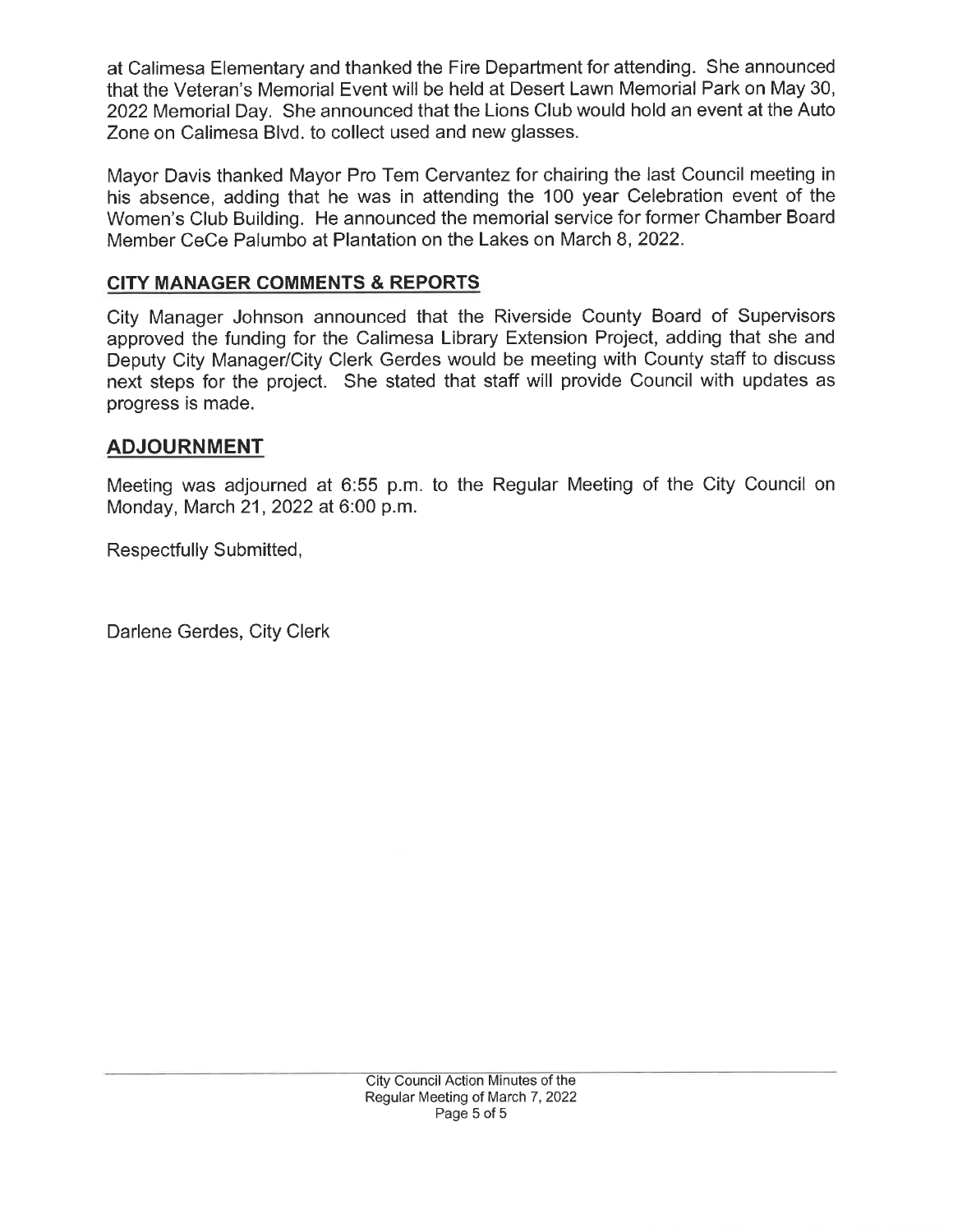

City Council Meeting **Agenda Report** Agenda Item No. 2

**SUBJECT:** APPROVAL OF COMMISSION MEETING MINUTES

**MEETING DATE:** March 21, 2022

**PREPARED BY:** Darlene Gerdes, Deputy City Manager/City Clerk

**RECOMMENDATION:** That the City Council approve the action minutes as presented for the Parks, Trails & Community Services Commission meeting of February 2, 2022.

#### **ATTACHMENTS:**

Attachment A: Parks, Trails & Community Services Commission action minutes of February 2, 2022 regular meeting.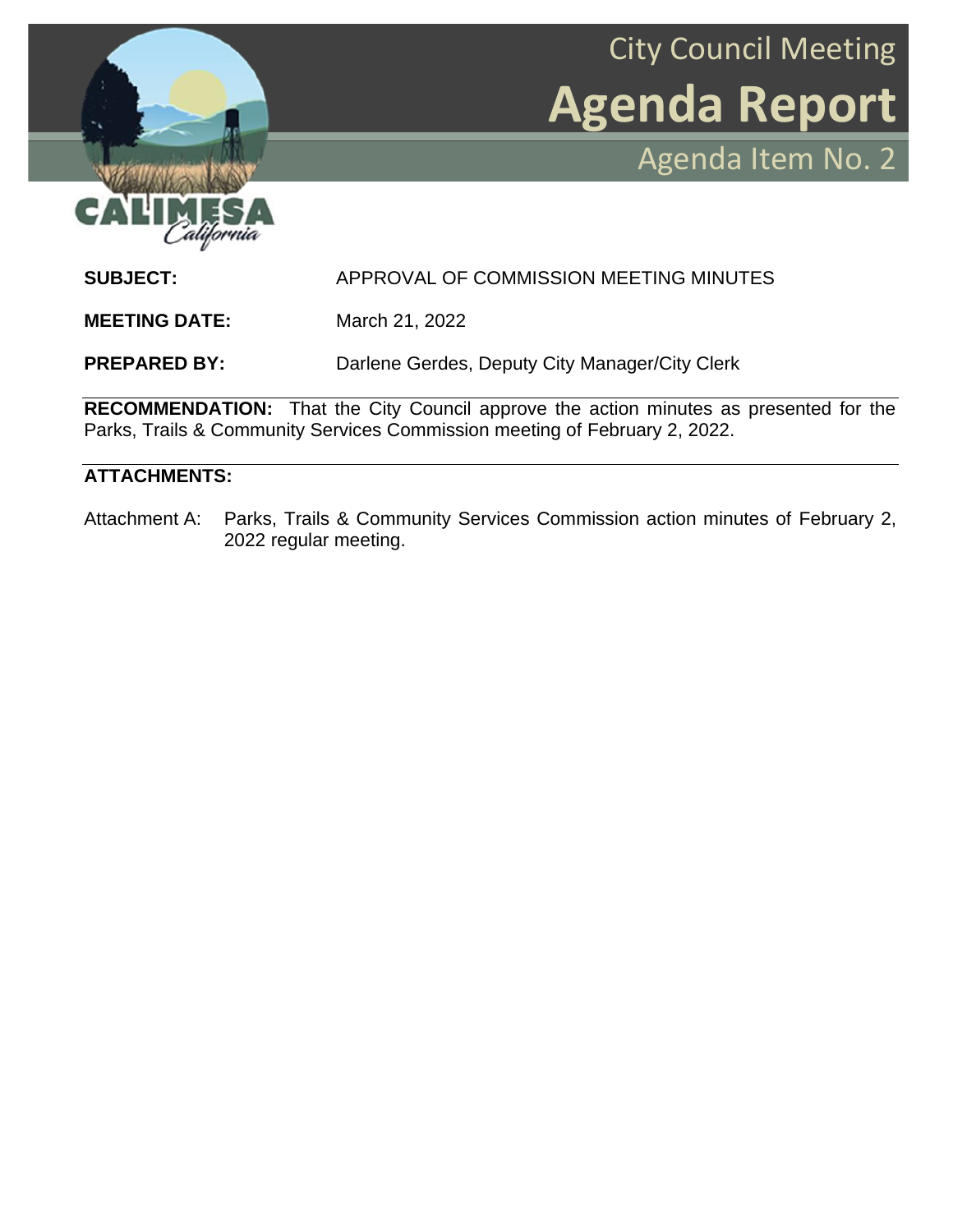# City of Calimesa

## Minutes of the Regular Meeting of the Parks, Trails and Community Services Commission Wednesday, February 2, 2022

| <b>CALL TO ORDER</b>          | The meeting was called to order at 4:31 p.m. by Chair Reeves.                                                                                                |  |  |  |  |  |  |
|-------------------------------|--------------------------------------------------------------------------------------------------------------------------------------------------------------|--|--|--|--|--|--|
| <b>ROLL CALL</b>              |                                                                                                                                                              |  |  |  |  |  |  |
| <b>Commissioners Present:</b> | Chair Howard Reeves, Vice-Chair Johnathan Manly, Commissioner<br>Renee Kanoti,                                                                               |  |  |  |  |  |  |
| <b>Commissioners Absent:</b>  | None                                                                                                                                                         |  |  |  |  |  |  |
|                               | Secretary Benson announced that Commissioner Bruce Prins has resigned from the Commission as of February 1, 2022.                                            |  |  |  |  |  |  |
| <b>Staff Present:</b>         | Kelly Lucia, Planning Manager, Selenne Sevilla, Associate Planner, Mari<br>Shakir, Associate Engineer of Public Works, Yaiza Benson, Commission<br>Secretary |  |  |  |  |  |  |
| <b>PUBLIC COMMENT</b>         | None                                                                                                                                                         |  |  |  |  |  |  |

#### **APPROVAL OF MINUTES**

Item 1. Approve the Minutes of the October 6, 2021, Special Commission Meeting.

MOTION BY VICE-CHAIR MANLY, SECONDED BY COMMISSIONER KANOTI, CARRIED 3-0 TO APPROVE THE MINUTES OF THE OCTOBER 6, 2021, SPECIAL COMMISSION MEETING AS **WRITTEN.** 

Item 2. Approve the Minutes of the November 8, 2021 Joint Commission Workshop

MOTION BY COMMISSIONER KANOTI, SECONDED BY VICE-CHAIR MANLY, CARRIED 3-0 TO APPROVE THE MINUTES OF THE NOVEMBER 8, 2021, JOINT COMMISSION WORKSHOP AS **WRITTEN.** 

#### **BUSINESS ITEMS**

## Item 1. Annual Reorganization of the Community Services Commission

Pursuant to Section 2.20.030 of the Calimesa Municipal Code, the Commission is required to meet annually to choose one of its members as Chairperson and another of its members as Vice Chairperson. Staff recommends the following:

That the Commission Chair open nominations for Chairperson. a.

ACTION: Commissioner Reeves Nominated Commissioner Manly, and the nomination was seconded by Commissioner Kanoti. Motion passed 3-0.

> City of Calimesa Community Services Commission Action Minutes of February 2, 2022 Page No. 1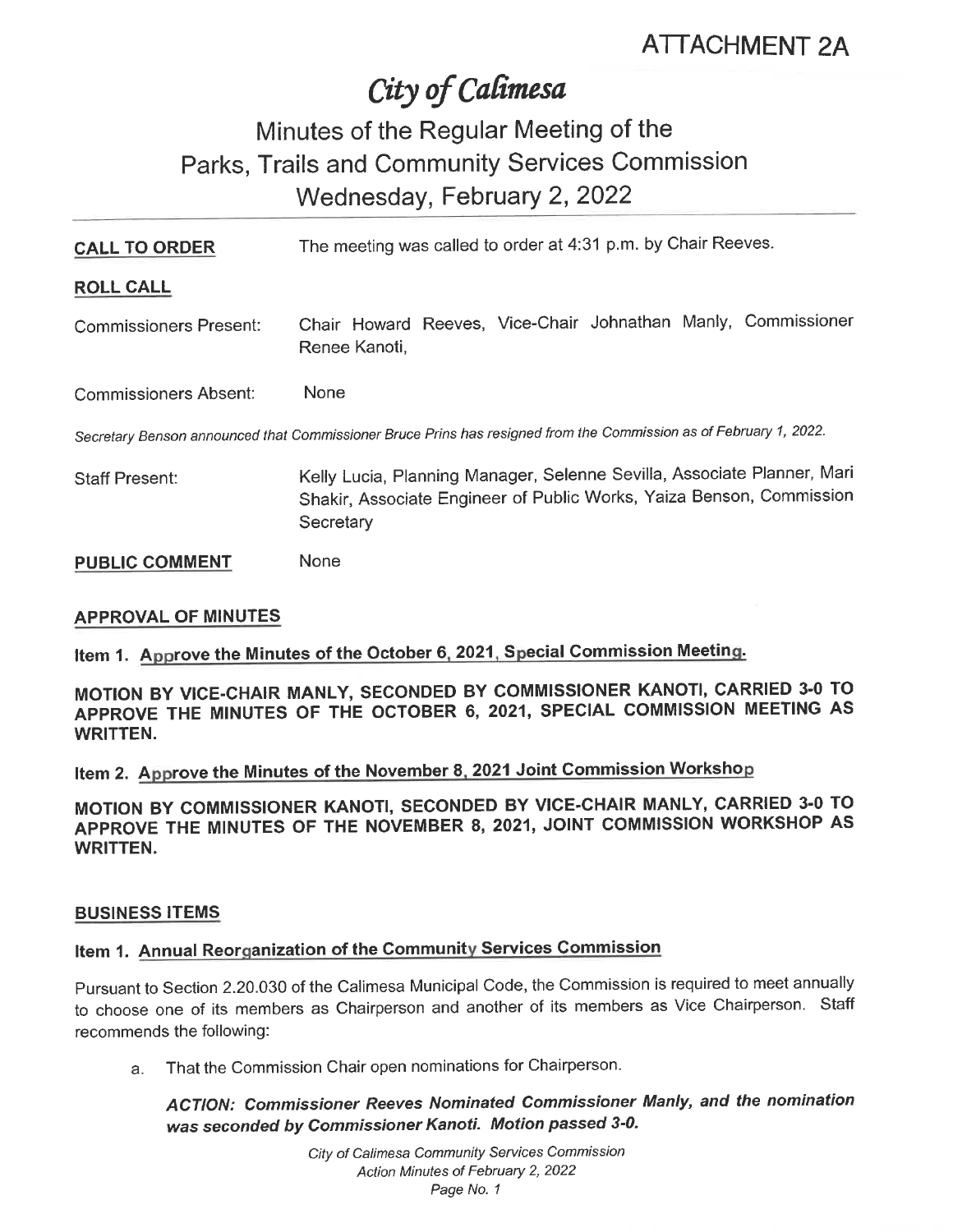That the Commission Chair open nominations for Vice-Chairperson.  $b.$ 

#### Commissioner Reeves Nominated Commissioner Kanoti, and the nomination was seconded by Commissioner Manly. Motion passed 3-0.

#### Item 2. Overview of Current Development

Planning Manager Lucia provided the Commission with an update on current development and statuses of those projects. Planning Manager Lucia advised of future projects with plans of parks and trails that the Commission will have input on as these projects progress through development.

Public Works Associate Engineer Shakir advised the Commission on the State Per Capita Grant for the park expansion project. Shakir advised the application was submitted and received by the state. Public Works Associate Engineer Shakir will keep the Commission updated on further news as it becomes available.

#### **COMMISSION MEMBERS REPORT AND COMMENTS**

Requested to continue discussions on the 4<sup>th</sup> street park expansion project Chair Manly: at the next Commission Meeting. Expressed excitement about of all the development and growth in the city. Vice-Chair Kanoti: **Commissioner Reeves:** Little League sign ups are kicking off soon and stated there are new boundary lines for the Yucaipa-Calimesa area.

#### **ADJOURNMENT:**

The Parks, Trails and Community Services Commission meeting was adjourned at 5:09 p.m. to the March 2, 2022, Regular Meeting at 4:30 p.m.

Respectfully submitted,

| <b>APPROVED BY COMMISSION</b> |  |
|-------------------------------|--|
| March 2,2022                  |  |

Yaiza Benson **Commission Secretary**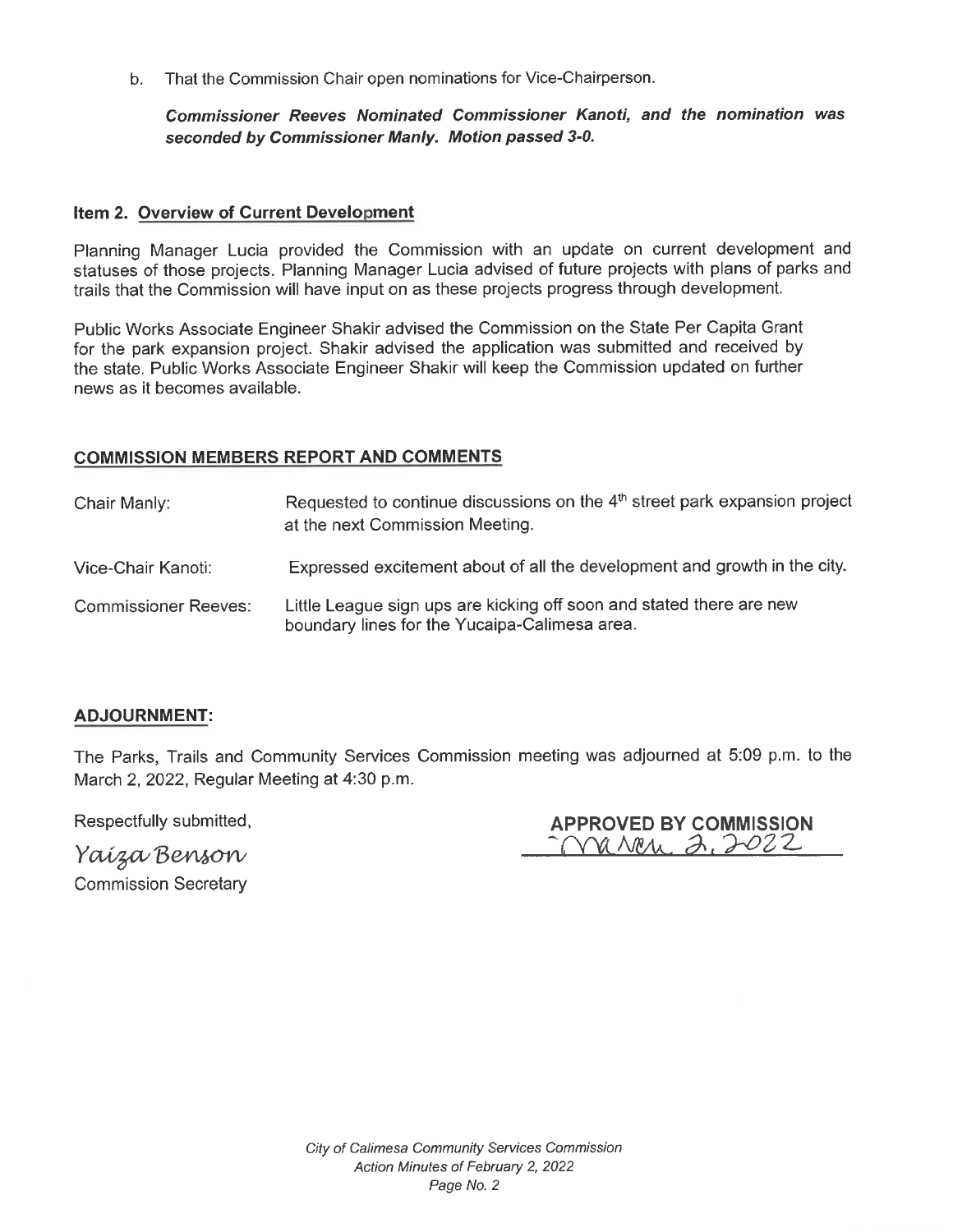



**SUBJECT:** APPROVAL OF WARRANT REGISTER

**MEETING DATE:** March 21, 2022

**PREPARED BY:** Celeste Reid, Finance Director

**RECOMMENDATION:** That the City Council approve the Warrant Register as presented.

**SUMMARY:** The attached Check Register Report for City Council's approval is as follows:

- a) Check Register Report with a total of \$427,481.58 (Check Nos. 38353-38410)
- b) March 3, 2022 Payroll of \$79,027.39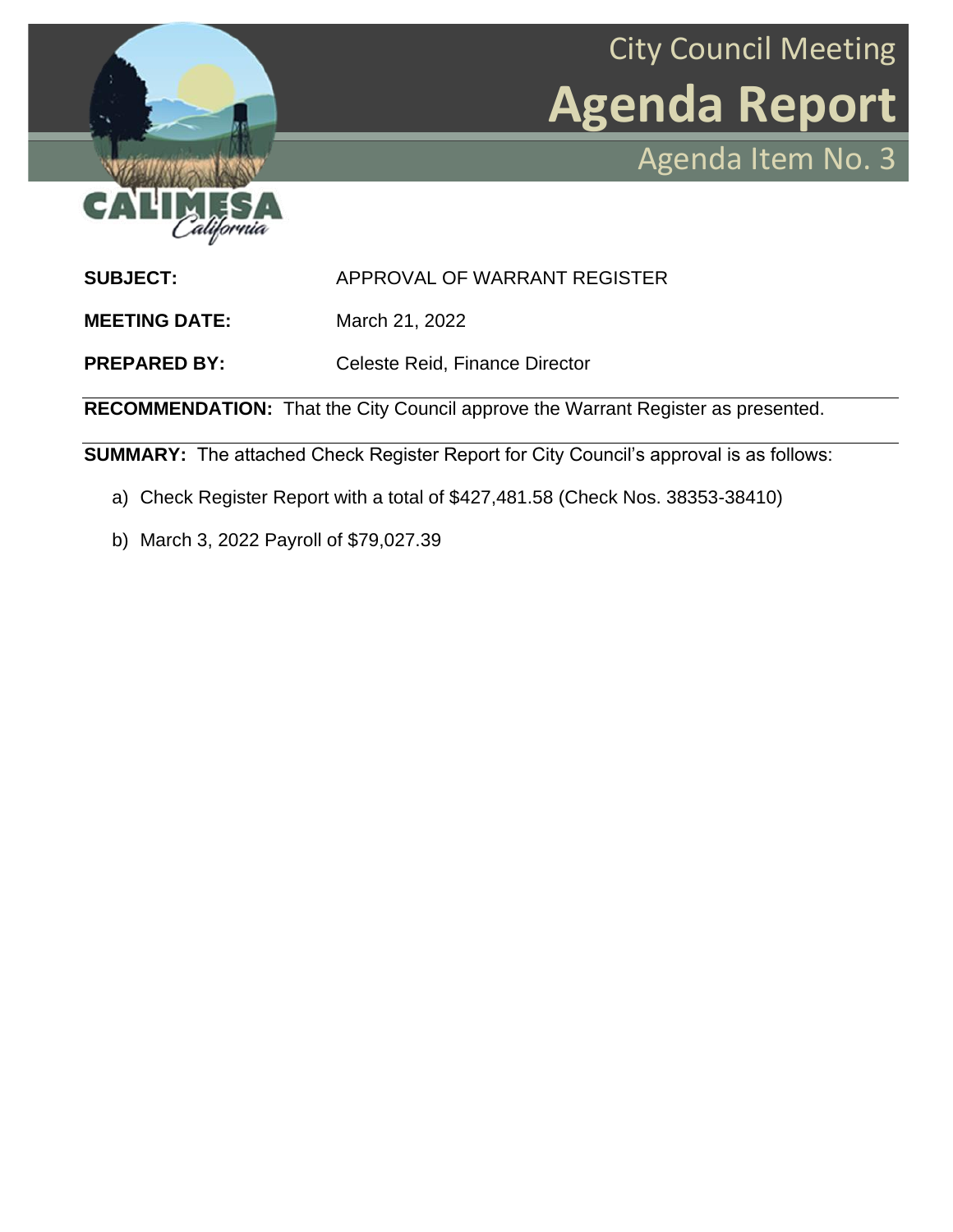## ATTACHMENT 3A

#### Council Date - March 21, 2022

#### Accounts Payable - Checks 38353-38410 **Fund Distribution Breakdown**

| Fund #01 - General |                                                | \$<br>385,123.09 |
|--------------------|------------------------------------------------|------------------|
|                    | Fune #13-Insurance Fund                        | \$<br>62.00      |
| <b>Fund #14</b>    | <b>Supplemental Law Enforcement</b>            | \$<br>10,865.64  |
| Fund#19            | Library                                        | \$<br>215.73     |
| Fund #24           | Gas Tax                                        | \$<br>11,208.84  |
| Fund #28           | Lighting / Landscape                           | \$<br>1,400.83   |
|                    | <b>Fund #33 Administration Facilities Fees</b> | \$<br>4,606.25   |
| <b>Fund #36</b>    | <b>Traffic Improvement</b>                     | \$<br>610.70     |
| <b>Fund #55</b>    | 2012-1B Maintenance                            | \$<br>1,282.50   |
| <b>Fund #56</b>    | 2013-1B Maintenance                            | \$<br>12,106.00  |

| Total              | S. | 427,481.58 |
|--------------------|----|------------|
| <b>Grand Total</b> | S. | 427,481.58 |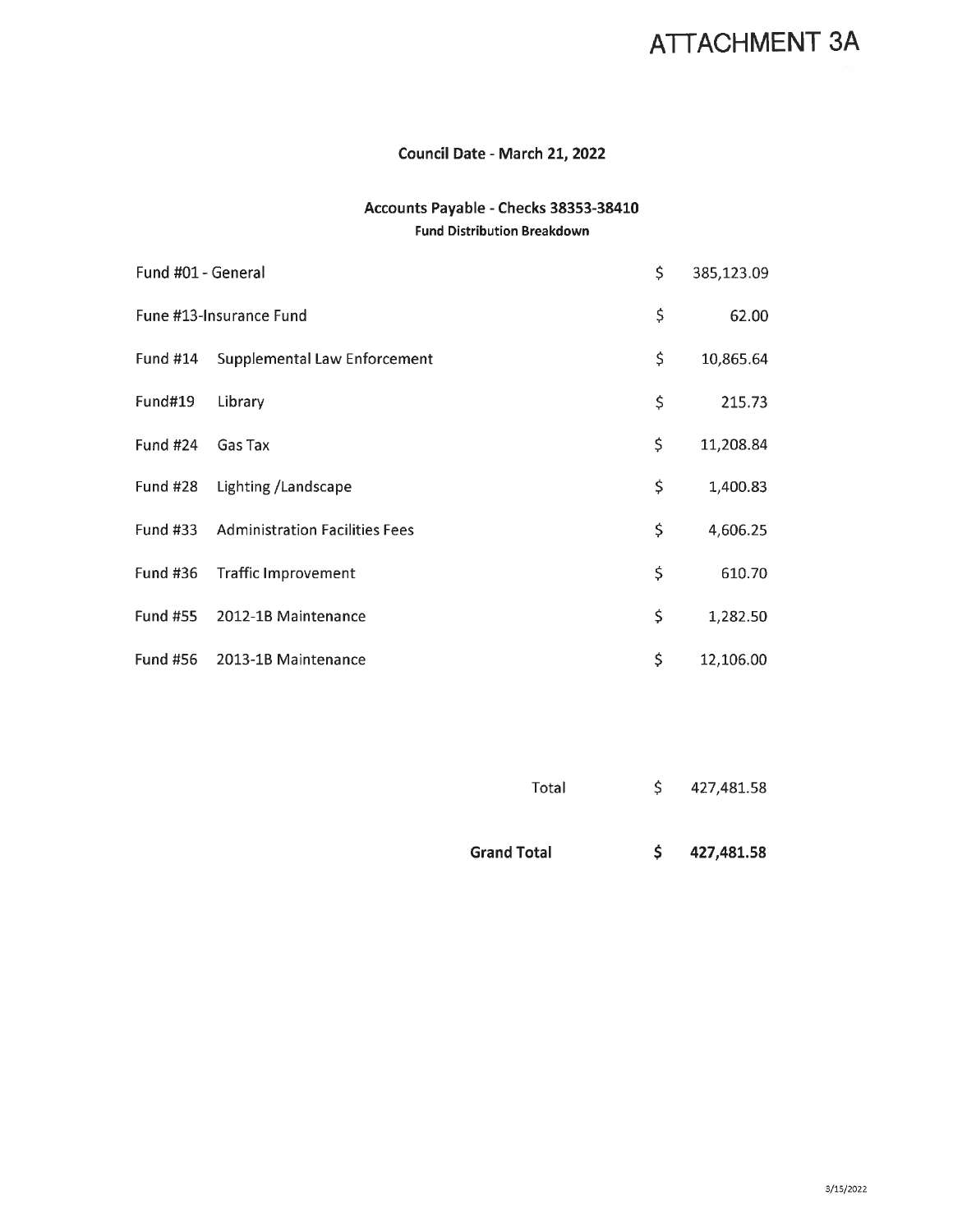|                  |                               |                                                      | <b>Check Register Report</b>              |           |
|------------------|-------------------------------|------------------------------------------------------|-------------------------------------------|-----------|
| City of Calimesa |                               | <b>BANK OF AMERICA</b>                               | Page:                                     | 1         |
| Check<br>Number  | Check<br>Date                 | Vendor Name                                          | <b>Check Description</b>                  | Amount    |
|                  | <b>BANK OF AMERICA Checks</b> |                                                      |                                           |           |
| 38353            | 03/02/22                      | 2 HOT UNIFORMS INC                                   | Feb 22_Fire Department Uniform            | 945.38    |
| 38354            | 03/02/22                      | AFLAC-ENDORSED BENEFITS                              | 03.03.22_Insurance Prem                   | 934.62    |
| 38355            | 03/02/22                      | <b>CAL PERS</b>                                      | 03.03.22 Contributions                    | 6,214.72  |
| 38356            | 03/02/22                      | <b>CALIMESA CHAMBER OF</b><br><b>COMMERCE</b>        | Reimbursement Shop Calimesa Projects      | 3,505.56  |
| 38357            | 03/02/22                      | CHRISTORPHER PRADO                                   | Feb 12 - Feb 25,2022                      | 300.00    |
| 38358            | 03/02/22                      | <b>CRAFCO INC</b>                                    | <b>Asphalt Tack Emulsion</b>              | 215.50    |
| 38359            | 03/02/22                      | DANIEL PEREZ                                         | Feb 12 - Feb 25,2022                      | 200.00    |
| 38360            | 03/02/22                      | <b>DINOSAUR TIRE</b>                                 | Feb 22_Fire Dept_Maintenance R            | 2,501.41  |
| 38361            | 03/02/22                      | <b>FRONTIER</b>                                      | Mar 22 Park Wi-Fi                         | 309.25    |
| 38362            | 03/02/22                      | HECTOR HERNANDEZ JR.                                 | Feb 12 - Feb 25,2022                      | 300.00    |
| 38363            | 03/02/22                      | HR DYNAMICS &<br><b>PERFORMANCE</b>                  | Feb 1 - Feb 28, 2022                      | 5,875.00  |
| 38364            | 03/02/22                      | JOHN HANCOCK LIFE<br><b>INSURANCE CO</b>             | 03.03.22_Contributions                    | 2,047.61  |
| 38365            | 03/02/22                      | <b>JOSHUA PAGAN</b>                                  | Feb 12 - Feb 25,2022                      | 400.00    |
| 38366            | 03/02/22                      | <b>KIMLEY-HORN AND</b><br><b>ASSOCIATES</b>          | Deposit Refund - Auto Zone                | 2,183.46  |
| 38367            | 03/02/22                      | <b>KRISTOPHER ORTIZ</b>                              | Feb 12 - Feb 25,2022                      | 100.00    |
| 38368            | 03/02/22                      | LA FOOD EXPRESS                                      | Deposit Refund_Jack in the Box            | 791.02    |
| 38369            | 03/02/22                      | LOWES BUSINESS ACCOUNT                               | MIsc Supplies for CH leak planning blinds | 739.72    |
| 38370            | 03/02/22                      | MUNICIPAL FINANCE OF<br><b>MERIDIAN</b>              | Jan -Feb 2022_Financial Consul            | 1,087.50  |
| 38371            | 03/02/22                      | OFFICE DEPOT                                         | Office Supplies                           | 79.50     |
| 38372            | 03/02/22                      | <b>REUBEN MARKS</b>                                  | Feb 12 - Feb 25,2022                      | 200.00    |
| 38373            | 03/02/22                      |                                                      | <b>Void Check</b>                         | 0.00      |
| 38374            | 03/02/22                      | RICHARDS, WATSON &<br><b>GERSHON</b>                 | Jan 31, 2022 Pro Services                 | 23,745.89 |
| 38375            | 03/02/22                      | SOUTH MESA WATER                                     | Feb 22 908 Park Ave                       | 641.11    |
| 38376            | 03/02/22                      | SOUTHERN CALIFORNIA<br><b>FLEET SERV</b>             | Fe 22_Fire Dept_Main_Apparatus            | 8,691.76  |
| 38377            | 03/02/22                      | <b>VANTAGEPOINT TRANSFER</b><br><b>AGENTS</b>        | 03.03.22 Contributions                    | 8,453.05  |
| 38378            | 03/02/22                      | <b>VERIZON WIRELESS</b>                              | Jan 17 - Fe 16, 2022 Wireless             | 1,280.01  |
| 38379            | 03/02/22                      | VISION SERVICE PLAN - CA                             | Mar 22                                    | 212.11    |
| 38380            | 03/02/22                      | <b>WEST COAST ARBORISTS,</b>                         | Palm Pruning on Myrtlewood Med            | 1,320.00  |
| 38381            | 03/08/22                      | 8X8 INC.                                             | Feb 22_Phone System Payment               | 499.60    |
| 38382            | 03/08/22                      | A.B. LANDSCAPE                                       | Feb 22 JP Ranch Weed Abatement            | 4,300.00  |
| 38383            | 03/08/22                      | <b>BLADES GROUP LLC</b>                              | Rock Asphalt                              | 1,202.49  |
| 38384            | 03/08/22                      | <b>CDTFA</b>                                         | Calendar Year 2021                        | 1,277.00  |
| 38385            | 03/08/22                      | <b>CRAIG &amp; SONS TERMITE &amp;</b><br><b>PEST</b> | Mar 22_Pest Control                       | 150.00    |
| 38386            | 03/08/22                      | D. EDWARDS, INC.                                     | Deposit Refund                            | 7,282.53  |
| 38387            | 03/08/22                      | <b>ENGLANDER</b>                                     | Intern Reserve_Background Chec            | 770.00    |
| 38388            | 03/08/22                      | <b>EXAM PROFESSIONALS, INC</b>                       | Intern Reserve Physicals                  | 7,073.00  |
| 38389            | 03/08/22                      | HAMEL CONTRACTING, INC                               | EP 21-03_Deposit Refund                   | 1,295.28  |
| 38390            | 03/08/22                      | HINDERLITER DELLAMAS &<br>ASSOC                      | Q3 2021_Contract Serv_Audit               | 1,444.22  |
| 38391            | 03/08/22                      | JACKSON LEWIS P.C.                                   | Michael Perez Claim                       | 62.00     |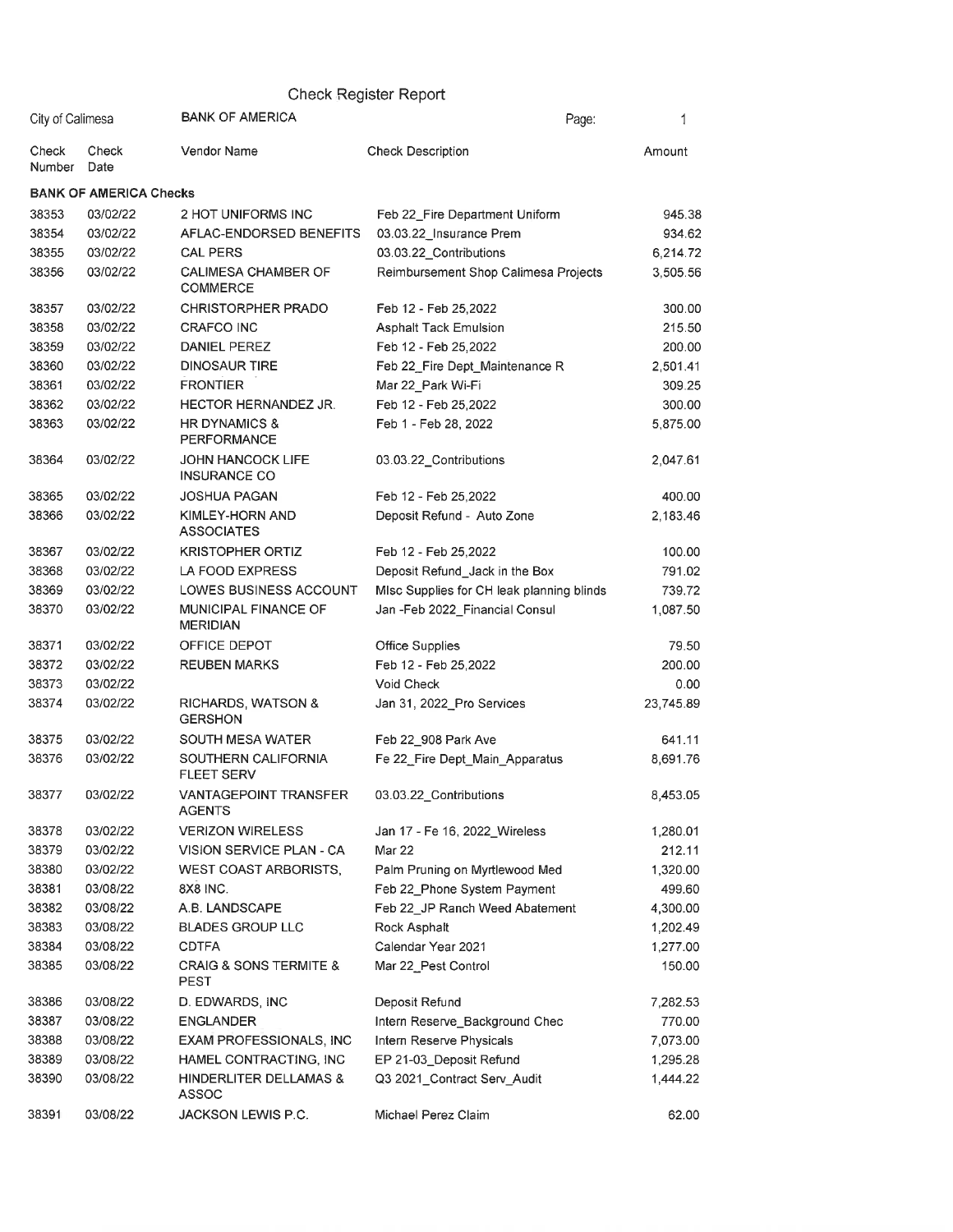|       |          | 58                                             | Grand Total (excluding void checks):  | 427,481.58 |
|-------|----------|------------------------------------------------|---------------------------------------|------------|
|       |          | 58                                             | Bank Total (excluding void checks):   | 427,481.58 |
|       |          | 58                                             | Checks Total (excluding void checks): | 427,481.58 |
| 38410 | 03/08/22 | OFFICE DEPOT                                   | Feb 22_Office Supplies                | 109.70     |
| 38409 | 03/08/22 | LORENZO RAMIREZ                                | Installaion fo arm rest cover         | 70.00      |
| 38408 | 03/08/22 | INLAND EMPIRE LANDSCAPE,<br><b>INC</b>         | Feb 22 JP Ranch Maintenance           | 7,806.00   |
| 38407 | 03/08/22 | DEPARTMENT OF JUSTICE                          | <b>Blood Alcohol Analysis</b>         | 105.00     |
| 38406 | 03/08/22 | <b>CROWN ACE HARDWARE</b>                      | Feb 2022 Supplies                     | 1,037.98   |
| 38405 | 03/08/22 | CHARLES ABBOTT ASSOC.                          | Jan 22_Pro Services_Building          | 59,557.72  |
| 38404 | 03/08/22 | <b>BIO-TOX LABORATORIES, INC.</b>              | Jan 22 Blood Draws                    | 217.00     |
| 38403 | 03/08/22 | <b>BARBARA OLSON</b>                           | Feb 22_Cardmaking Class Suppli        | 160.00     |
| 38402 | 03/08/22 | AMAZON CAPITAL SERVICES<br>INC.                | <b>Office Supplies</b>                | 1,232.45   |
| 38401 | 03/08/22 | UNDERGROUND SERVICE<br><b>ALERT</b>            | Mar 22 49 Billable Tickets            | 90.85      |
| 38400 | 03/08/22 | <b>SOUTH MESA WATER</b>                        | Feb 22_Water Services                 | 216.07     |
| 38399 | 03/08/22 | <b>RIVERSIDE COUNTY</b>                        | 12/16/21-01/12/22_Reg Patrol          | 186,806.28 |
| 38398 | 03/08/22 | <b>RIVERSIDE COUNTY FIRE</b>                   | Oct-Dec 21 Dispatch Services          | 50,177.18  |
| 38397 | 03/08/22 | RFJ & G INC DBA M4 OXYGEN                      | Mar 22_Fire Department Oxygen         | 94.50      |
| 38396 | 03/08/22 | <b>RENE'S COMMERCIAL</b><br>MANAGEMENT         | Pre Emergent Weed Abatement           | 9,201.25   |
| 38395 | 03/08/22 | PANDA EXPRESS, INC.                            | Deposit Refund                        | 4,300.85   |
| 38394 | 03/08/22 | LIFE-ASSIST                                    | Mar 22_Fire Dept_EMS Supplies         | 124.67     |
| 38393 | 03/08/22 | <b>KAISER FOUNDATION</b><br><b>HEALTH PLAN</b> | Apr 22_Health Premiums                | 6,073.78   |
| 38392 | 03/08/22 | <b>JTE</b>                                     | Creekside LED Light                   | 1,470.00   |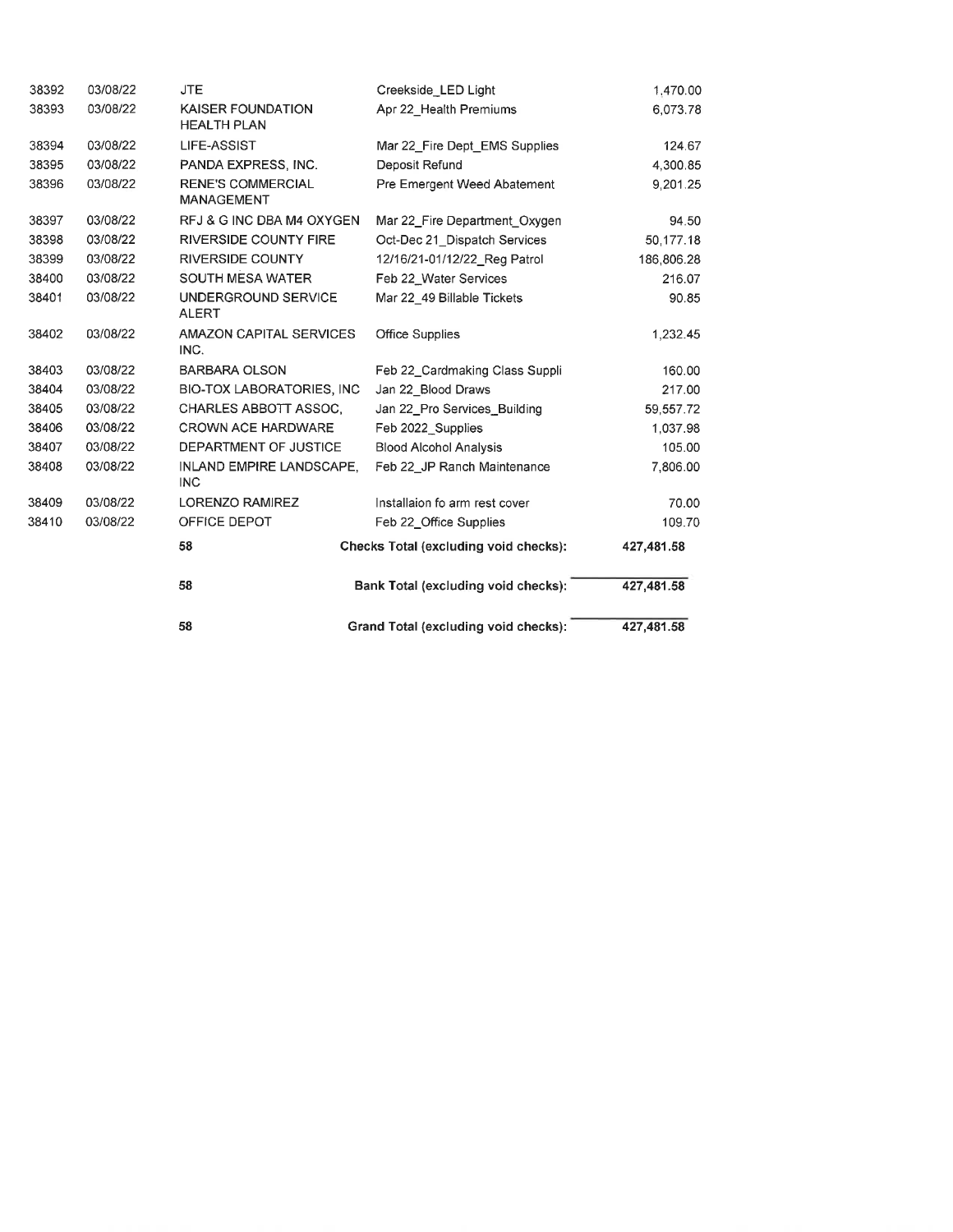## **ATTACHMENT 3B**

| Liability | <b>Taxes Debited</b> |  |
|-----------|----------------------|--|
| Recap     |                      |  |

| <b>Taxes Debited</b>   | Federal Income Tax                                 | 10,286.16          |           |           |
|------------------------|----------------------------------------------------|--------------------|-----------|-----------|
|                        | Earned Income Credit Advances                      | .00                |           |           |
|                        | Social Security - EE                               | 120,43             |           |           |
|                        | Social Security - ER                               | 120.44             |           |           |
|                        | Social Security Adj - EE                           | .00                |           |           |
|                        | Medicare - EE                                      | 1,274,48           |           |           |
|                        | Medicare - ER                                      | 1,274,49           |           |           |
|                        | Medicare Adj - EE                                  | .00.               |           |           |
|                        | Medicare Surtax - EE                               | .00                |           |           |
|                        | Medicare Surtax Adj - EE                           | ,00                |           |           |
|                        | Federal Unemployment Tax                           | .00                |           |           |
|                        | FMLA-PSL Payments Credit                           | .00                |           |           |
|                        | FMLA-PSL ER FICA Credit                            | .00                |           |           |
|                        | FMLA-PSL Health Care Premium Credit                | .00                |           |           |
|                        | Employee Retention Qualified Payments Credit       | .00                |           |           |
|                        | Employee Retention Qualified Health Care Credit    | .00                |           |           |
|                        | COBRA Premium Assistance Payments                  | .00                |           |           |
|                        | State Income Tax                                   | 4,247.72           |           |           |
|                        | State Unemployment Insurance - EE                  | .00.               |           |           |
|                        | State Unemployment Insurance - ER                  | 131.85             |           |           |
|                        | State Unemployment Insurance Adj - EE              | .00.               |           |           |
|                        | State Disability Insurance - EE                    | 966.26             |           |           |
|                        | State Disability Insurance - ER                    | .00                |           |           |
|                        | State Disability Insurance Adj - EE                | .00                |           |           |
|                        | State Family Leave Insurance - EE                  | .00                |           |           |
|                        | State Family Leave Insurance - ER                  | .00                |           |           |
|                        | State Family Leave Insurance Adj - EE              | .00                |           |           |
|                        | State Medical Leave Insurance - EE                 | .00                |           |           |
|                        | State Medical Leave Insurance - ER                 | .00                |           |           |
|                        | State Medical Leave Insurance Adj - EE             | .00                |           |           |
|                        | State Cares Fund - EE                              | .00                |           |           |
|                        | Workers' Benefit Fund Assessment - EE              | 00.                |           |           |
|                        | Workers' Benefit Fund Assessment - ER              |                    |           |           |
|                        | Transit Tax - EE                                   | .00                |           |           |
|                        | Local Income Tax                                   | .00                |           |           |
|                        | School District Tax                                | ,00                |           |           |
|                        | <b>Total Taxes Debited</b><br>Acci, No. XXXXXX5405 | .00                |           |           |
|                        |                                                    | Tran/ABA XXXXXXXXX | 18,421.83 |           |
| <b>Other Transfers</b> | <b>ADP Direct Deposit</b><br>Acci. No. XXXXXX5405  | Tran/ABA XXXXXXXXX | 59,062.29 |           |
|                        | ADP Check<br>Acct. No. XXXXXX5405                  | Tran/ABA XXXXXXXXX | 1,543.27  |           |
|                        | Total Amount Debited From Your Accounts            |                    |           | 79,027.39 |
| <b>Bank Debits and</b> | Adjustments/Prepay/Voids                           |                    | .00       |           |
| <b>Other Liability</b> |                                                    |                    |           |           |
| Taxes - Your           | None This Payroll                                  |                    |           |           |
|                        |                                                    |                    |           |           |



#### **CITY OF CALIMESA** Company Code: EJZ

Region Name: LAPALMA REGION

Batch: 1623 Quarter Number: 1 Service Center: 070

Period Ending: 02/25/2022 Week 09 Pay Date: 03/03/2022 Page 1 Current Date: 03/01/2022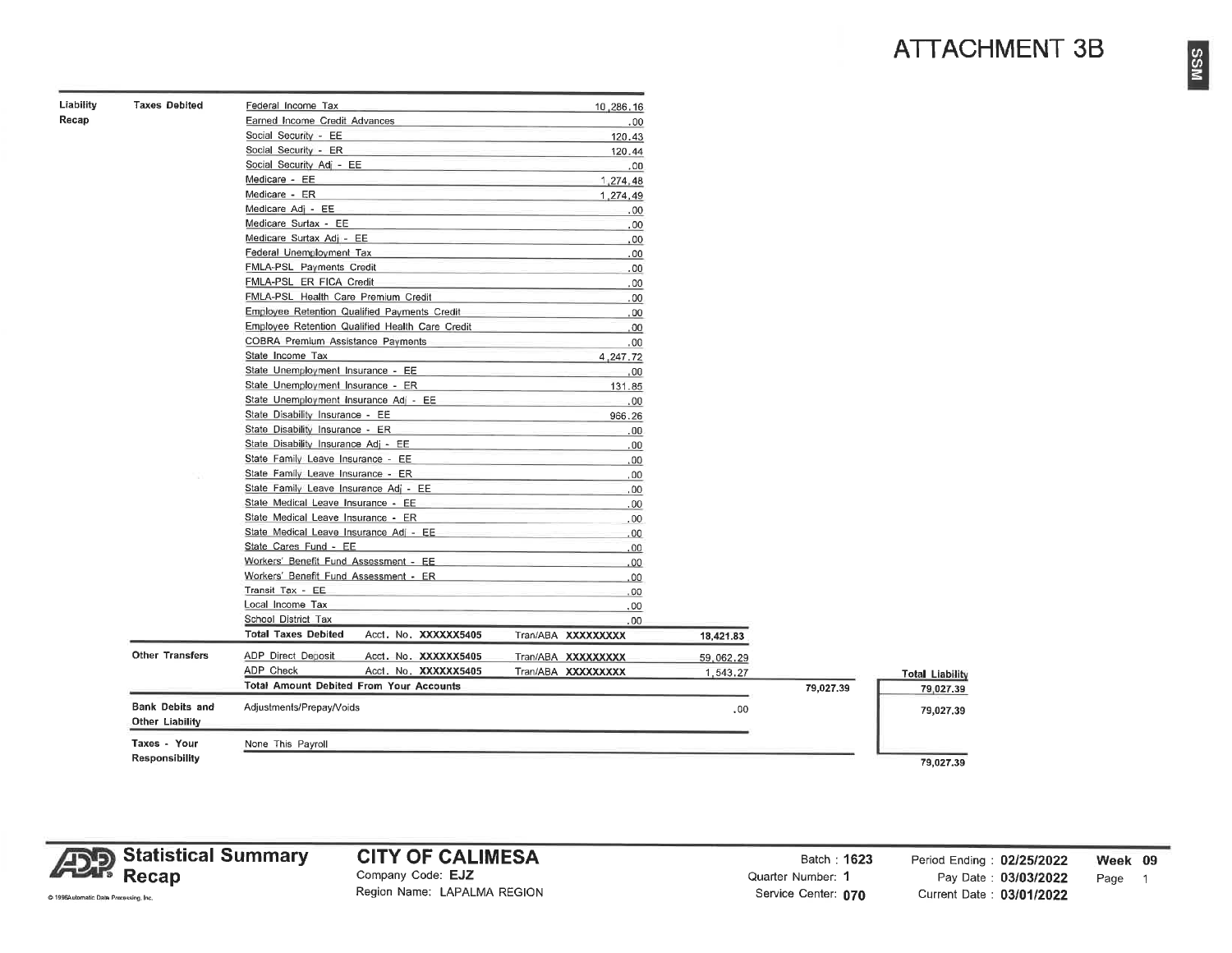| Net Pay      | Checks                                             |        |                                                     |                    |                  |                                     | 1,543.27    |           |           |                                             |
|--------------|----------------------------------------------------|--------|-----------------------------------------------------|--------------------|------------------|-------------------------------------|-------------|-----------|-----------|---------------------------------------------|
|              | Direct Deposits                                    |        |                                                     |                    |                  |                                     | 59,062.29   |           |           |                                             |
|              | Subtotal Net Pay                                   |        |                                                     |                    |                  |                                     |             |           |           |                                             |
|              | Adjustments                                        |        |                                                     |                    |                  |                                     | 00،         |           |           |                                             |
|              | Total Net Pay Liability (Net Cash)                 |        |                                                     |                    |                  |                                     |             | 60,605.56 |           |                                             |
| <b>Taxes</b> |                                                    |        | You are responsible for<br>Depositing these amounts |                    |                  | Amount debited<br>from your account |             |           |           |                                             |
| Federal      | Rate<br>Agency                                     |        | <b>EE</b> withheld                                  | ER contrib.        |                  | <b>EE</b> withheld                  | ER contrib. |           |           |                                             |
|              | Federal Income Tax                                 |        |                                                     |                    |                  | 10,286.16                           |             |           |           |                                             |
|              | Earned Income Credit Advances                      |        |                                                     |                    |                  |                                     |             |           |           |                                             |
|              | Social Security                                    |        |                                                     |                    |                  | 120,43                              | 120,44      |           |           |                                             |
|              | Medicare                                           |        |                                                     |                    |                  | 1,274.48                            | 1,274.49    |           |           |                                             |
|              | Medicare Surtax                                    |        |                                                     |                    |                  |                                     |             |           |           |                                             |
|              | Federal Unemployment Tax                           |        |                                                     |                    |                  |                                     |             |           |           |                                             |
|              | <b>Subtotal Federal</b>                            |        |                                                     |                    |                  | 11,681.07                           | 1,394.93    | 13,076.00 |           |                                             |
|              | FMLA-PSL Payments Credit                           |        |                                                     |                    |                  |                                     |             |           |           |                                             |
|              | FMLA-PSL ER FICA Credit                            |        |                                                     |                    |                  |                                     |             |           |           |                                             |
|              | FMLA-PSL Health Care Premium Credit                |        |                                                     |                    |                  |                                     |             |           |           |                                             |
|              | Employee Retention Qualified Payments Cre          |        |                                                     |                    |                  |                                     |             |           |           |                                             |
|              | Employee Retention Qualified Health Care           |        |                                                     |                    |                  |                                     |             |           |           |                                             |
|              | Cobra Premium Assistance Payments                  |        |                                                     |                    |                  |                                     |             |           |           |                                             |
|              | <b>Total Federal</b>                               |        |                                                     |                    |                  | 11,681.07                           | 1,394.93    | 13,076.00 |           |                                             |
| <b>State</b> | CA State Income Tax                                |        |                                                     |                    |                  | 4,247.72                            |             |           |           |                                             |
|              | CA State Unemployment Insurance-ER                 | 3,9000 |                                                     |                    |                  |                                     | 131,85      |           |           |                                             |
|              | CA State Disability Insurance-EE                   |        |                                                     |                    |                  | 966,26                              |             |           |           |                                             |
|              | <b>Subtotal CA</b>                                 |        |                                                     |                    |                  | 5,213.98                            | 131,85      | 5,345.83  |           |                                             |
|              | <b>Total Taxes</b>                                 |        | .00.                                                |                    | .00              | 16,895.05                           | 1,526.78    | 18,421.83 |           |                                             |
|              | Amount ADP Debited From Account XXXXXX5405         |        |                                                     | Tran/ABA           | <b>XXXXXXXXX</b> |                                     |             |           | 18,421.83 | Excludes Taxes That Are Your Responsibility |
| Other        | ADP Direct Deposit                                 |        |                                                     |                    |                  | 59,062,29                           |             |           |           | 28 Employee Transactions                    |
| Transfers    | ADP Check                                          |        |                                                     |                    |                  | 1,543.27                            |             |           |           |                                             |
|              | Amount ADP Debited From Account XXXXXX5405         |        |                                                     | Tran/ABA XXXXXXXXX |                  |                                     |             |           | 60,605.56 |                                             |
|              | <b>Total Amount ADP Debited From Your Accounts</b> |        |                                                     |                    |                  |                                     |             |           | 79.027.39 |                                             |



Batch: 1623 Quarter Number: 1 Service Center: 070

@ 1996Automatic Data Processing, Inc.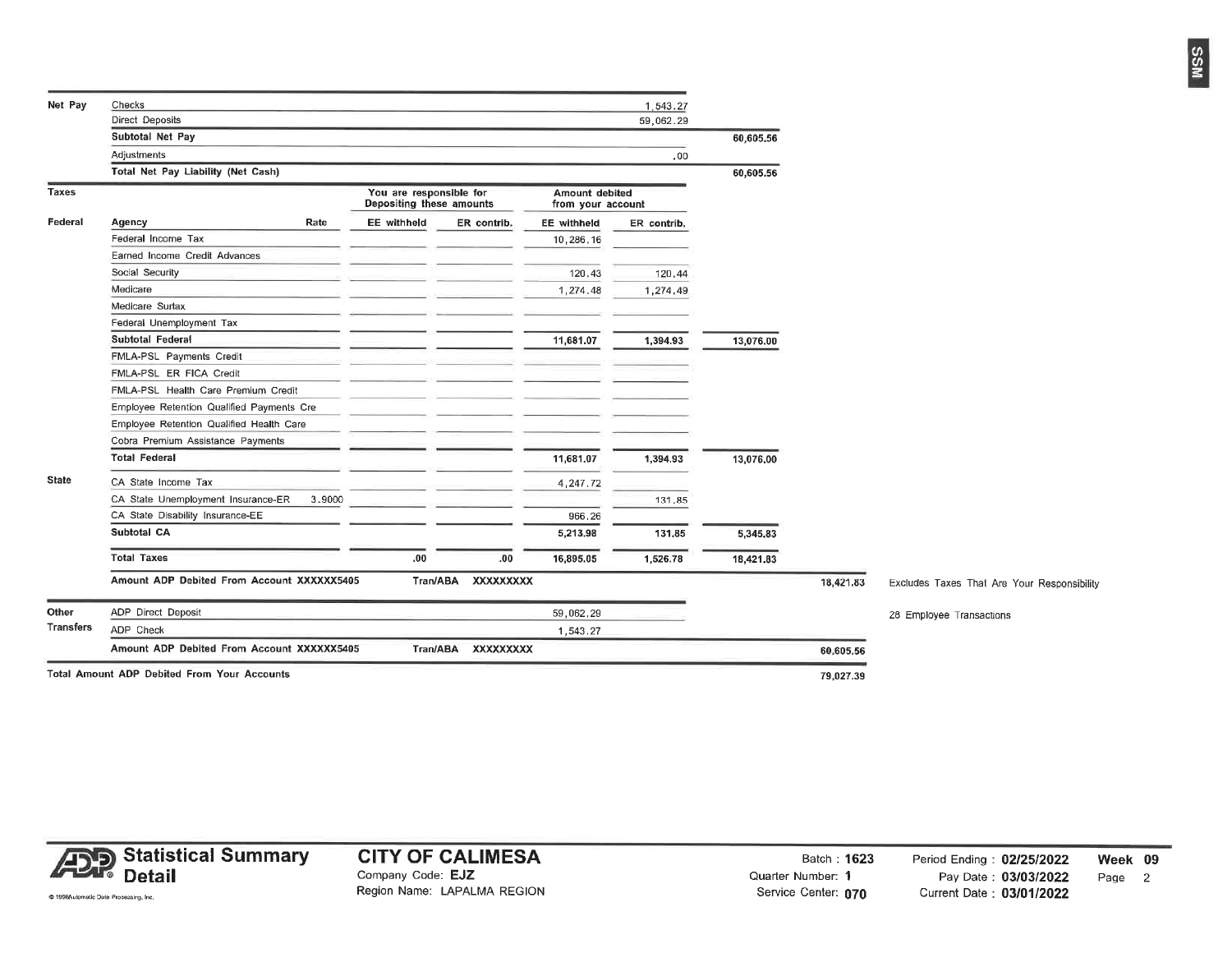



**SUBJECT:** WAIVE FULL READING OF ANY PROPOSED ORDINANCES ON THE AGENDA **MEETING DATE:** March 21, 2022 **PREPARED BY:** Darlene Gerdes, Deputy City Manager/City Clerk

*This permits reading the title only in lieu of reciting the entire text of the ordinances. This does not take policy action on the Ordinances or approve or disapprove any Ordinances on the agenda.*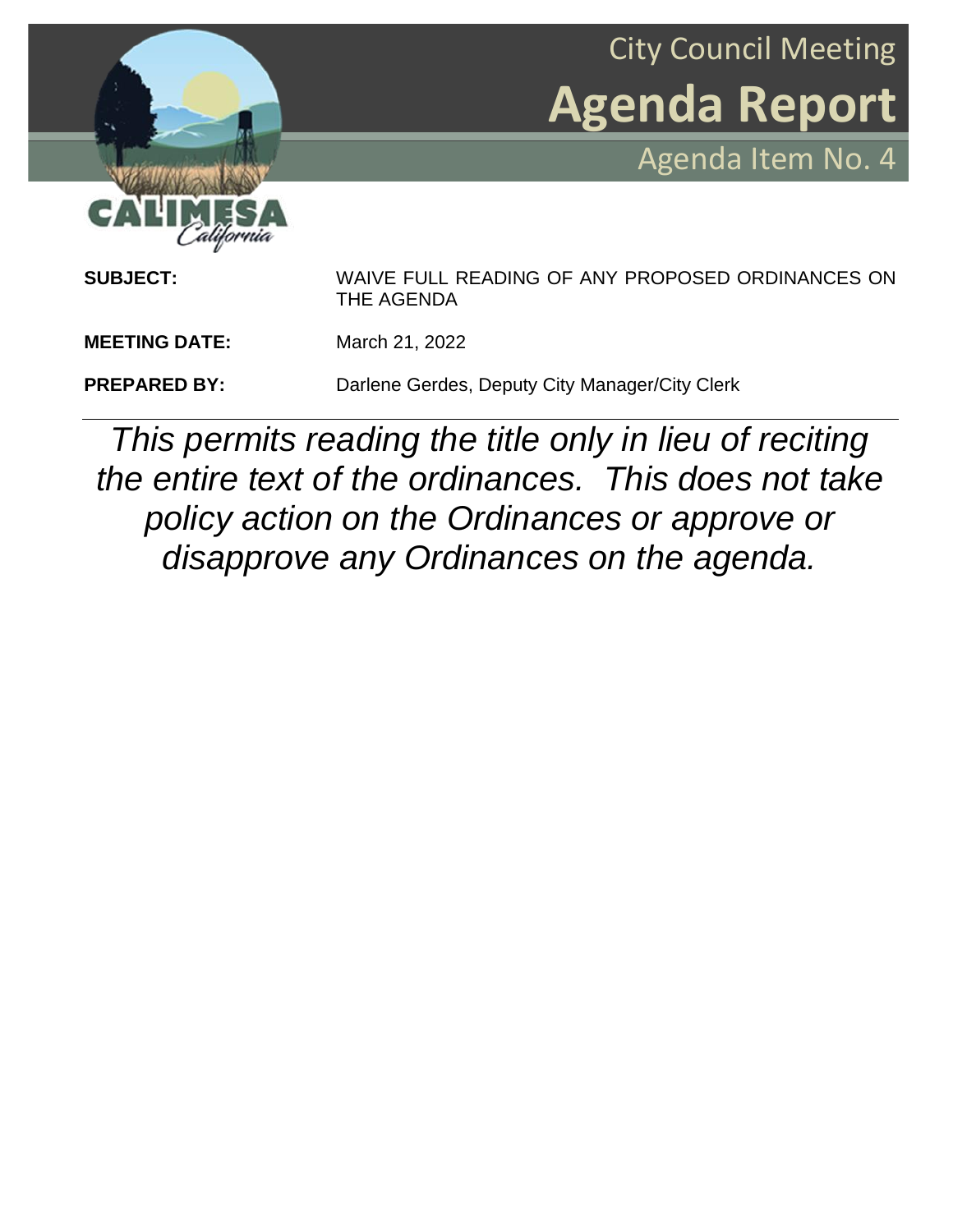

**SUBJECT:** COUNCIL TRAVEL, TRAINING AND MEETING/MILEAGE EXPENSES **MEETING DATE:** March 21, 2022

City Council Meeting

Agenda Item No. 5

**Agenda Report**

**PREPARED BY:** Darlene Gerdes, Deputy City Manager/City Clerk

**RECOMMENDATION:** That the City Council approve the Council Travel, Training and Meeting/Mileage Expenses Report through February 28, 2022.

## **ATTACHMENTS:**

Attachment A: Council Travel, Training and Meeting/Mileage Expenses Report through February 28, 2022.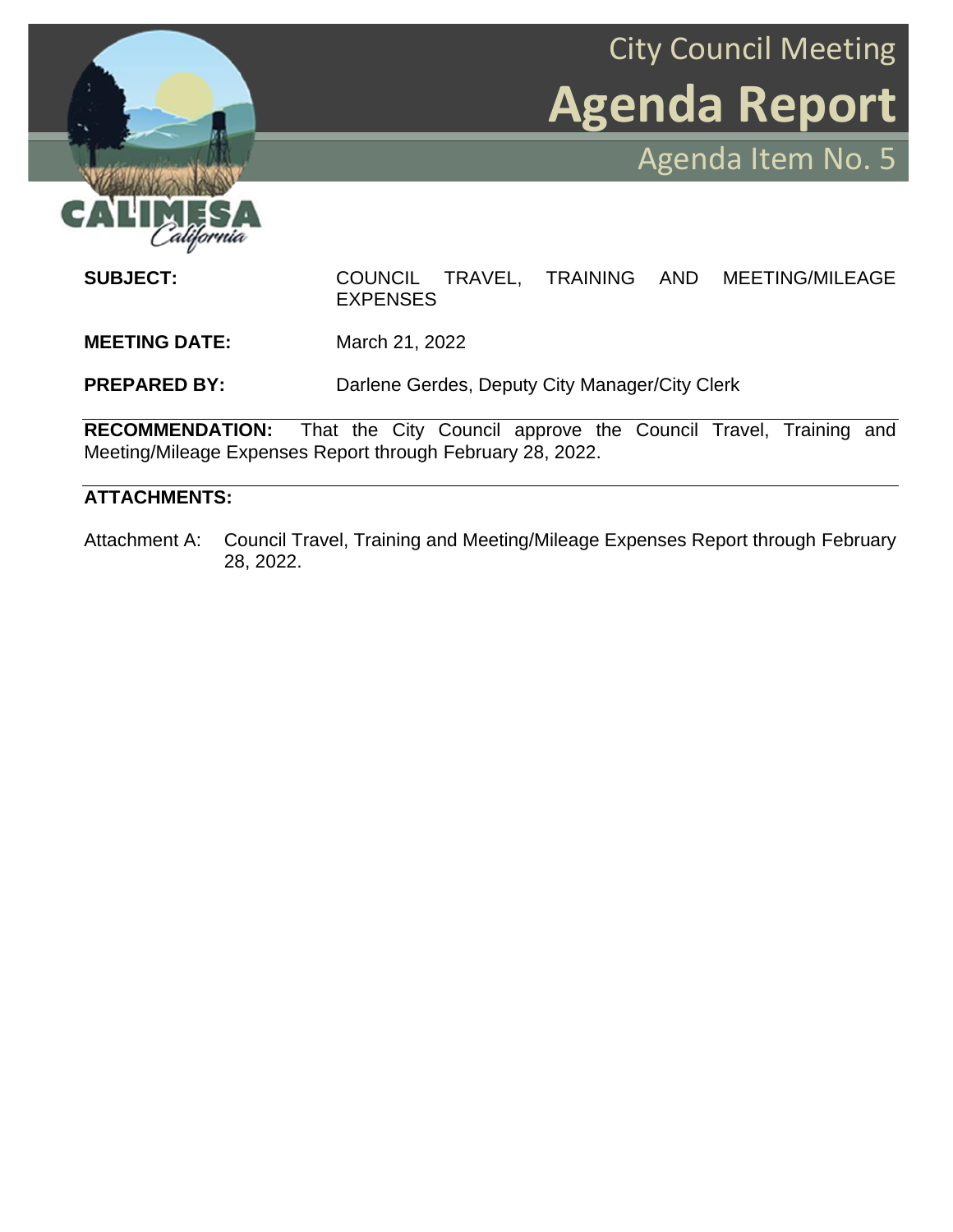## **FISCAL YEAR 2021-22 COUNCIL TRAVEL AND MEETING/MILEAGE EXPENSES**

| JEFF CERVANTEZ TRAVEL - MEETING/MILEAGE EXPENSES |                              |                |  |             |                              |               |        |  |
|--------------------------------------------------|------------------------------|----------------|--|-------------|------------------------------|---------------|--------|--|
|                                                  | TRAVEL/TRAINING 01-1100-7585 |                |  |             | MEETING/MILEAGE 01-1100-7590 |               |        |  |
| <b>DATE</b>                                      | <b>DESCRIPTION</b>           | <b>AMOUNT</b>  |  | <b>DATE</b> | <b>DESCRIPTION</b>           | <b>AMOUNT</b> |        |  |
|                                                  |                              |                |  |             |                              |               |        |  |
|                                                  |                              |                |  |             |                              |               |        |  |
|                                                  |                              |                |  |             |                              |               |        |  |
|                                                  |                              |                |  |             |                              |               |        |  |
|                                                  |                              |                |  |             |                              |               |        |  |
|                                                  |                              |                |  |             |                              |               |        |  |
|                                                  |                              |                |  |             |                              |               |        |  |
|                                                  |                              |                |  |             |                              |               |        |  |
|                                                  |                              |                |  |             |                              |               |        |  |
|                                                  |                              |                |  |             |                              |               |        |  |
|                                                  |                              |                |  |             |                              |               |        |  |
|                                                  | <b>TOTAL TRAVEL/TRAINING</b> |                |  |             | <b>TOTAL MEETING/MILEAGE</b> | \$            |        |  |
|                                                  | <b>REMAINING BALANCE</b>     | \$<br>1,450.00 |  |             | <b>REMAINING BALANCE</b>     | \$            | 600.00 |  |

| WENDY HEWITT TRAVEL - MEETING/MILEAGE EXPENSES |                                             |                |  |             |                                  |               |        |  |
|------------------------------------------------|---------------------------------------------|----------------|--|-------------|----------------------------------|---------------|--------|--|
|                                                | TRAVEL/TRAINING 01-1100-7585                |                |  |             | MEETING/MILEAGE 01-1100-7590     |               |        |  |
| <b>DATE</b>                                    | <b>DESCRIPTION</b>                          | <b>AMOUNT</b>  |  | <b>DATE</b> | <b>DESCRIPTION</b>               | <b>AMOUNT</b> |        |  |
|                                                | 17-Jun Registration for LOCC Conference     | 625.00<br>\$   |  |             | 24-Aug Beaumont State of City    |               | 45.00  |  |
|                                                | 22-Sep Hotel for LOCC Conference            | 526.50<br>S    |  |             | 14-Oct Banning State of the City |               | 51.25  |  |
|                                                | 23-Sep CalCities Riverside Division Meeting | \$<br>60.00    |  |             |                                  |               |        |  |
|                                                |                                             |                |  |             |                                  |               |        |  |
|                                                |                                             |                |  |             |                                  |               |        |  |
|                                                |                                             |                |  |             |                                  |               |        |  |
|                                                |                                             |                |  |             |                                  |               |        |  |
|                                                |                                             |                |  |             |                                  |               |        |  |
|                                                |                                             |                |  |             |                                  |               |        |  |
|                                                |                                             |                |  |             |                                  |               |        |  |
|                                                |                                             |                |  |             |                                  |               |        |  |
|                                                | <b>TOTAL TRAVEL/TRAINING</b>                | 1,211.50<br>\$ |  |             | <b>TOTAL MEETING/MILEAGE</b>     | Ś             | 96.25  |  |
|                                                | <b>REMAINING BALANCE</b>                    | 238.50<br>\$   |  |             | <b>REMAINING BALANCE</b>         |               | 503.75 |  |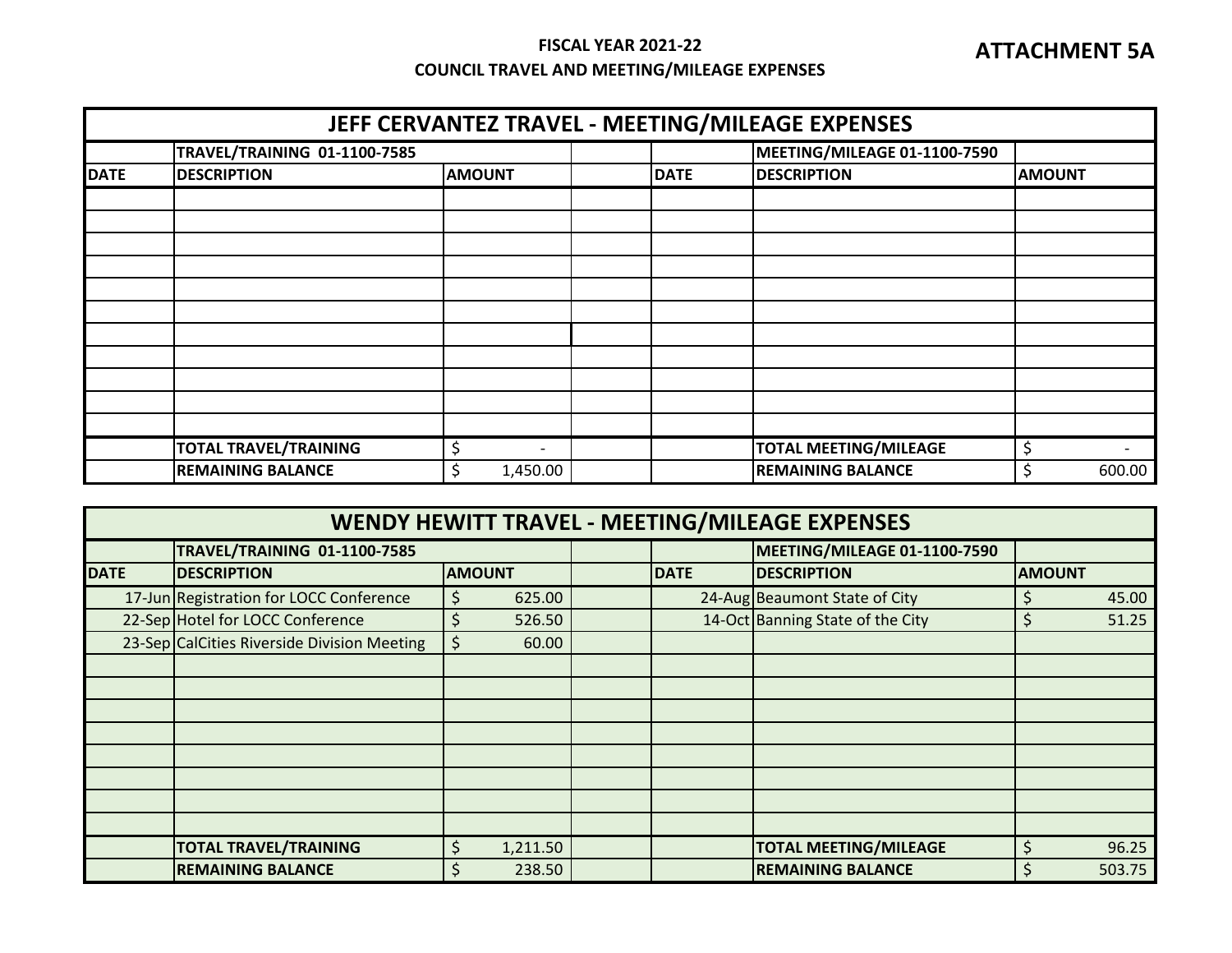## **FISCAL YEAR 2021-22 COUNCIL TRAVEL AND MEETING/MILEAGE EXPENSES**

|             | BILL DAVIS TRAVEL - MEETING/MILEAGE EXPENSES |                                |             |                              |               |  |  |  |  |
|-------------|----------------------------------------------|--------------------------------|-------------|------------------------------|---------------|--|--|--|--|
|             | <b>TRAVEL/TRAINING 01-1100-7585</b>          |                                |             | MEETING/MILEAGE 01-1100-7590 |               |  |  |  |  |
| <b>DATE</b> | <b>DESCRIPTION</b>                           | <b>AMOUNT</b>                  | <b>DATE</b> | <b>DESCRIPTION</b>           | <b>AMOUNT</b> |  |  |  |  |
|             |                                              |                                |             |                              |               |  |  |  |  |
|             |                                              |                                |             |                              |               |  |  |  |  |
|             |                                              |                                |             |                              |               |  |  |  |  |
|             |                                              |                                |             |                              |               |  |  |  |  |
|             |                                              |                                |             |                              |               |  |  |  |  |
|             |                                              |                                |             |                              |               |  |  |  |  |
|             |                                              |                                |             |                              |               |  |  |  |  |
|             |                                              |                                |             |                              |               |  |  |  |  |
|             |                                              |                                |             |                              |               |  |  |  |  |
|             |                                              |                                |             |                              |               |  |  |  |  |
|             |                                              |                                |             |                              |               |  |  |  |  |
|             | <b>TOTAL TRAVEL/TRAINING</b>                 | \$<br>$\overline{\phantom{0}}$ |             | <b>TOTAL MEETING/MILEAGE</b> | \$            |  |  |  |  |
|             | <b>REMAINING BALANCE</b>                     | \$<br>1,900.00                 |             | <b>REMAINING BALANCE</b>     | \$<br>600.00  |  |  |  |  |

| LINDA MOLINA TRAVEL - MEETING/MILEAGE EXPENSES |                                             |                       |  |                              |                              |               |  |  |  |  |  |
|------------------------------------------------|---------------------------------------------|-----------------------|--|------------------------------|------------------------------|---------------|--|--|--|--|--|
|                                                | TRAVEL/TRAINING 01-1100-7585                |                       |  | MEETING/MILEAGE 01-1100-7590 |                              |               |  |  |  |  |  |
| <b>DATE</b>                                    | <b>DESCRIPTION</b>                          | <b>AMOUNT</b>         |  | <b>DATE</b>                  | <b>DESCRIPTION</b>           | <b>AMOUNT</b> |  |  |  |  |  |
|                                                | 17-Jun Registration LOCC Annual Conference  | $\varsigma$<br>625.00 |  |                              |                              |               |  |  |  |  |  |
|                                                | 22-Sep Hotel for LOCC Annual Conference     | 526.50                |  |                              |                              |               |  |  |  |  |  |
|                                                | 23-Sep CalCities Riverside Division Meeting | \$<br>60.00           |  |                              |                              |               |  |  |  |  |  |
|                                                |                                             |                       |  |                              |                              |               |  |  |  |  |  |
|                                                |                                             |                       |  |                              |                              |               |  |  |  |  |  |
|                                                |                                             |                       |  |                              |                              |               |  |  |  |  |  |
|                                                |                                             |                       |  |                              |                              |               |  |  |  |  |  |
|                                                |                                             |                       |  |                              |                              |               |  |  |  |  |  |
|                                                |                                             |                       |  |                              |                              |               |  |  |  |  |  |
|                                                |                                             |                       |  |                              |                              |               |  |  |  |  |  |
|                                                |                                             |                       |  |                              |                              |               |  |  |  |  |  |
|                                                | <b>TOTAL TRAVEL/TRAINING</b>                | 1,211.50              |  |                              | <b>TOTAL MEETING/MILEAGE</b> | $\breve{}$    |  |  |  |  |  |
|                                                | <b>REMAINING BALANCE</b>                    | 238.50                |  |                              | <b>REMAINING BALANCE</b>     | 600.00        |  |  |  |  |  |